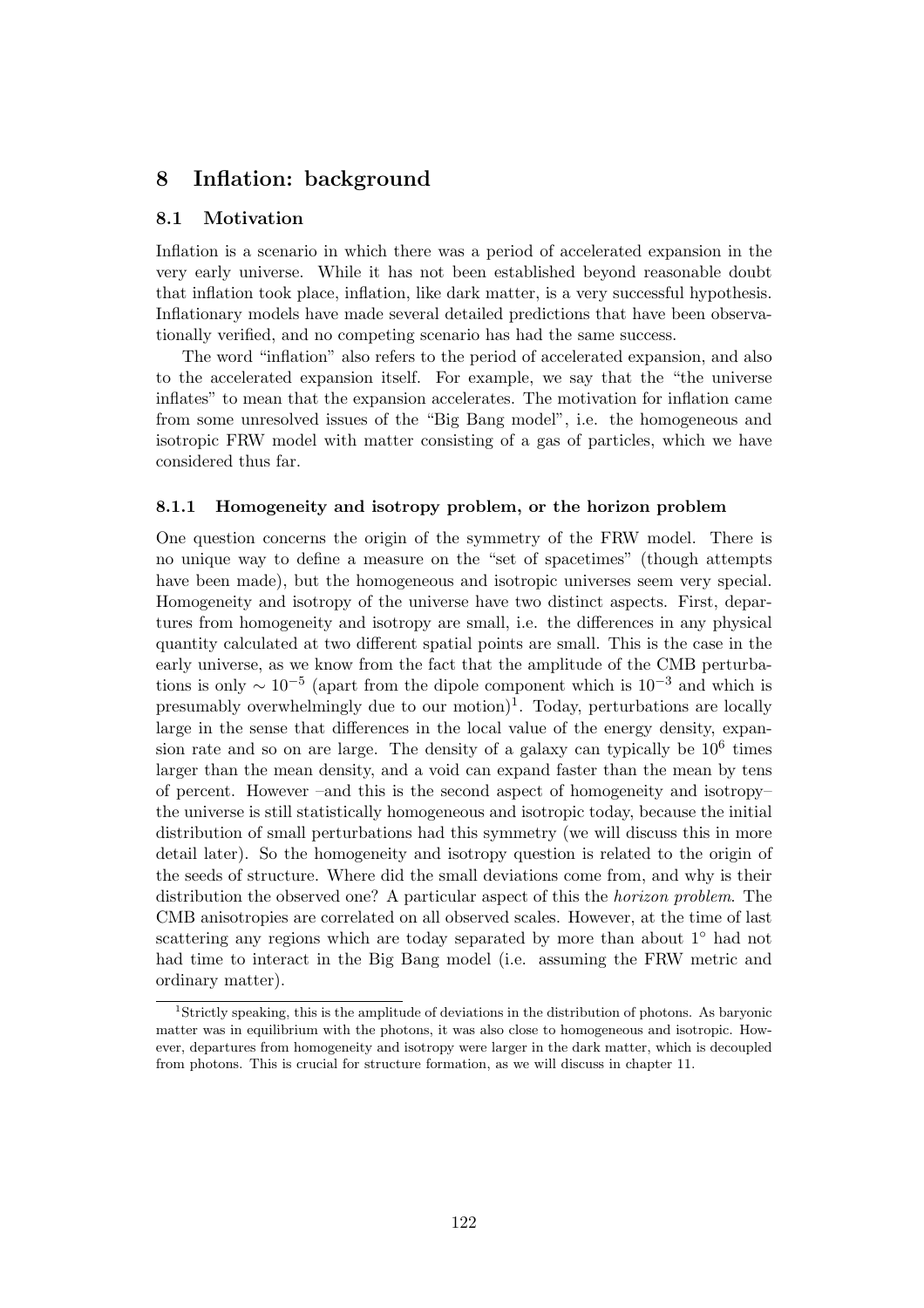

Figure 1: The horizon problem.

#### 8.1.2 The flatness problem

Another issue is the spatial flatness of the universe. The density parameter is

$$
\Omega - 1 = \frac{K}{(aH)^2} \tag{8.1}
$$

If  $\Omega$  is unity at some time, it is always unity. If  $\Omega \neq 1$  at any time, it evolves in time. Assuming that the spatial curvature is initially small, we have

$$
\text{mat. dom.} \qquad a \propto t^{2/3}, \ H \propto t^{-1} \Rightarrow \frac{1}{aH} \propto t^{1/3} \qquad \Rightarrow |1 - \Omega| \propto t^{2/3} \propto a \tag{8.2}
$$

rad. dom. 
$$
a \propto t^{1/2}
$$
,  $H \propto t^{-1} \Rightarrow \frac{1}{aH} \propto t^{1/2} \Rightarrow |1 - \Omega| \propto t \propto a^2$ . (8.3)

If the spatial curvature is positive, it will quickly dominate over matter or radiation, and the expansion will stop and turn around, and the universe will collapse. If the spatial curvature is negative, the universe will quickly become empty and cold. The flatness problem is thus also called the oldness problem. In the ΛCDM model, the curvature today is very small,  $|\Omega(t_0) - 1| < 10^{-2}$ . Therefore, at BBN we have  $|\Omega(t_{\text{BBN}}) - 1| \lesssim 10^{-19}$ , which seems like a strong tuning. (Of course, if the spatial curvature is initially zero, it will remain zero. However, this is a special value, for which we would like to have an explanation.)

## 8.1.3 The relic problem

At early times in the Big Bang model the temperature is very high. In grand unified theories of particle physics there are phase transitions at high temperatures (in the Standard Model, there are no such phase transitions, only the QCD and electroweak crossovers). These phase transitions can generate topological defects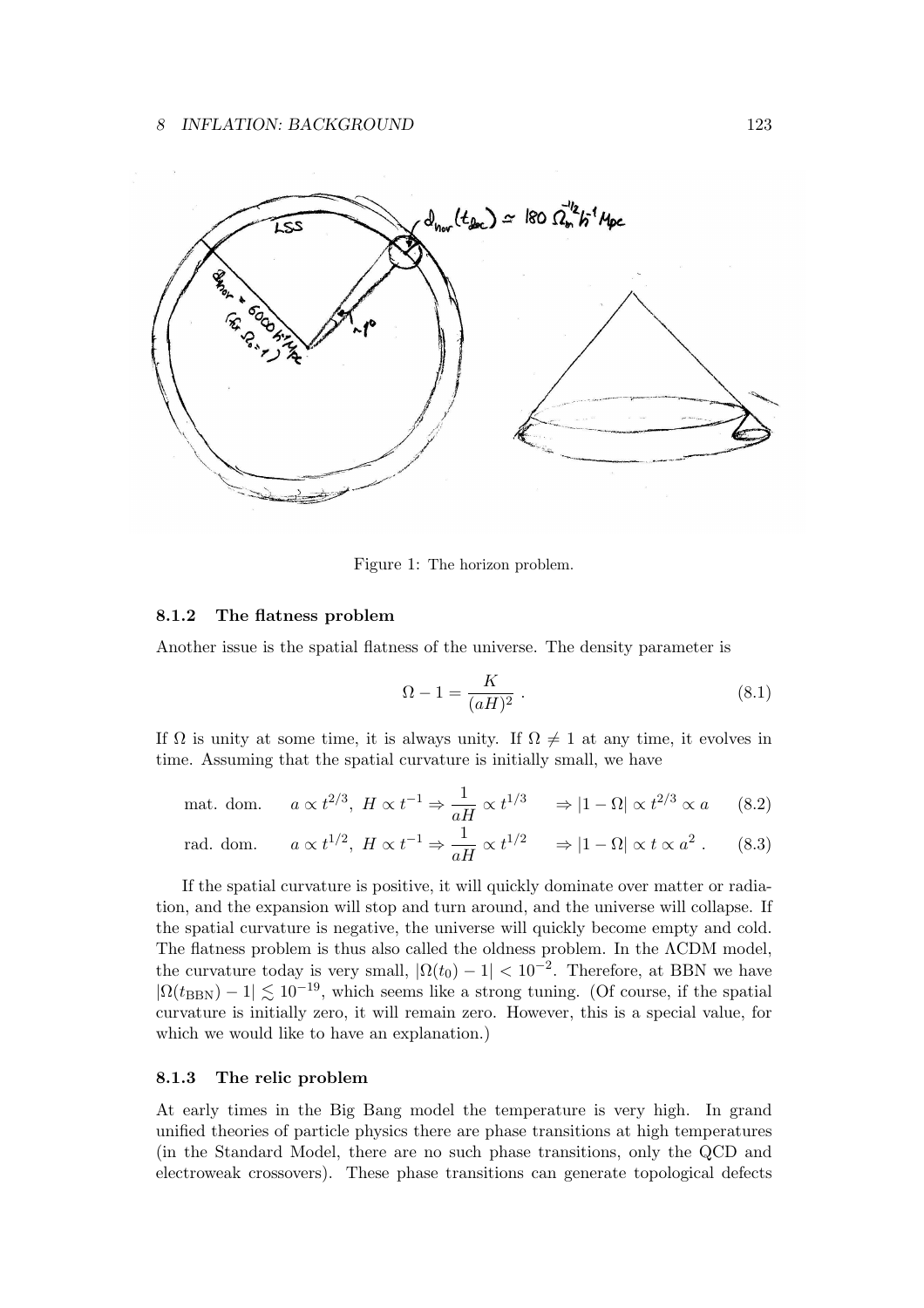such as magnetic monopoles, cosmic strings and domain walls, which correspond to (approximately) zero-, one- and two-dimensional topological defects. Just like (given a specific model) we can calculate the relic density of dark matter particles, we can calculate the density of these relics. In some models the energy density of monopoles today would be much higher than the observed energy density. This is related to the fact that monopoles are typically very massive, with masses of the order of the grand unified scale. The presence of cosmic strings and domain walls would also be problematic, as they are also typically very heavy, and their energy density relative to ordinary matter increases with time (i.e. it goes down more slowly). In supersymmetric models one particular problem is the overproduction of gravitinos, the supersymmetric partners of the graviton. If gravitinos are not stable, their lifetime is very long, because they interact only gravitationally, so they typically decay after BBN, and ruin its observational success. It is however also possible that the gravitinos form the dark matter. The constraint on the temperature of the universe from gravitinos is of the order  $T \lesssim 10^7$  GeV. However, it may be that the grand unified theories or supersymmetric models do not describe reality, in which case this is not a problem. Observationally, from BBN, we know only that the universe has been at least as hot as 1 MeV.

## 8.1.4 What is needed

All of the above problems are solved if we have a mechanism which produces an "initial condition" for the universe at  $T > 1$  MeV, where the universe is homogeneous and isotropic up to small perturbations that are correlated on all observable scales, where the spatial curvature is very small and matter is in thermal equilibrium (at least the part which consists of baryons, photons and neutrinos). In specific theories of particle physics, there may be an upper limit on the temperature.

#### 8.2 Inflation introduced

Inflation is not a replacement for the Hot Big Bang model, but an add-on, occurring at very early times (somewhere between the energy scales of MeV and  $10^{16}$  GeV, in most models closer to the upper end) without disturbing its successes. Inflation is defined as accelerating expansion:

$$
inflation \Leftrightarrow \ddot{a} > 0. \tag{8.4}
$$

Often the term inflation is used to refer only to a period of acceleration expansion in the early universe, and not to the recent phase of accelerated expansion.

Consider how the flatness and horizon problems can be solved with inflation. The origin of the flatness problem is that  $|\Omega - 1| = |K|/(aH)^2 = |K| \dot{a}^{-2}$  grows with time because  $\dot{a}$  falls, i.e. the universe decelerates. If the expansion instead accelerates,  $\Omega$  is driven towards unity starting from any value. (This is the case for an expanding universe. If the universe contracts, the behaviour is reversed.)

Consider now the horizon problem. The problem is that in the standard Big Bang model the horizon at the time of photon decoupling is small compared to the part of the universe we can see today. In standard Big Bang picture the universe is first radiation-dominated and then becomes matter-dominated somewhat before photon decoupling. (Recall that  $t_{\text{eq}} \approx 50\ 000$  years and  $t_{\text{dec}} \approx 380\ 000$  years.) In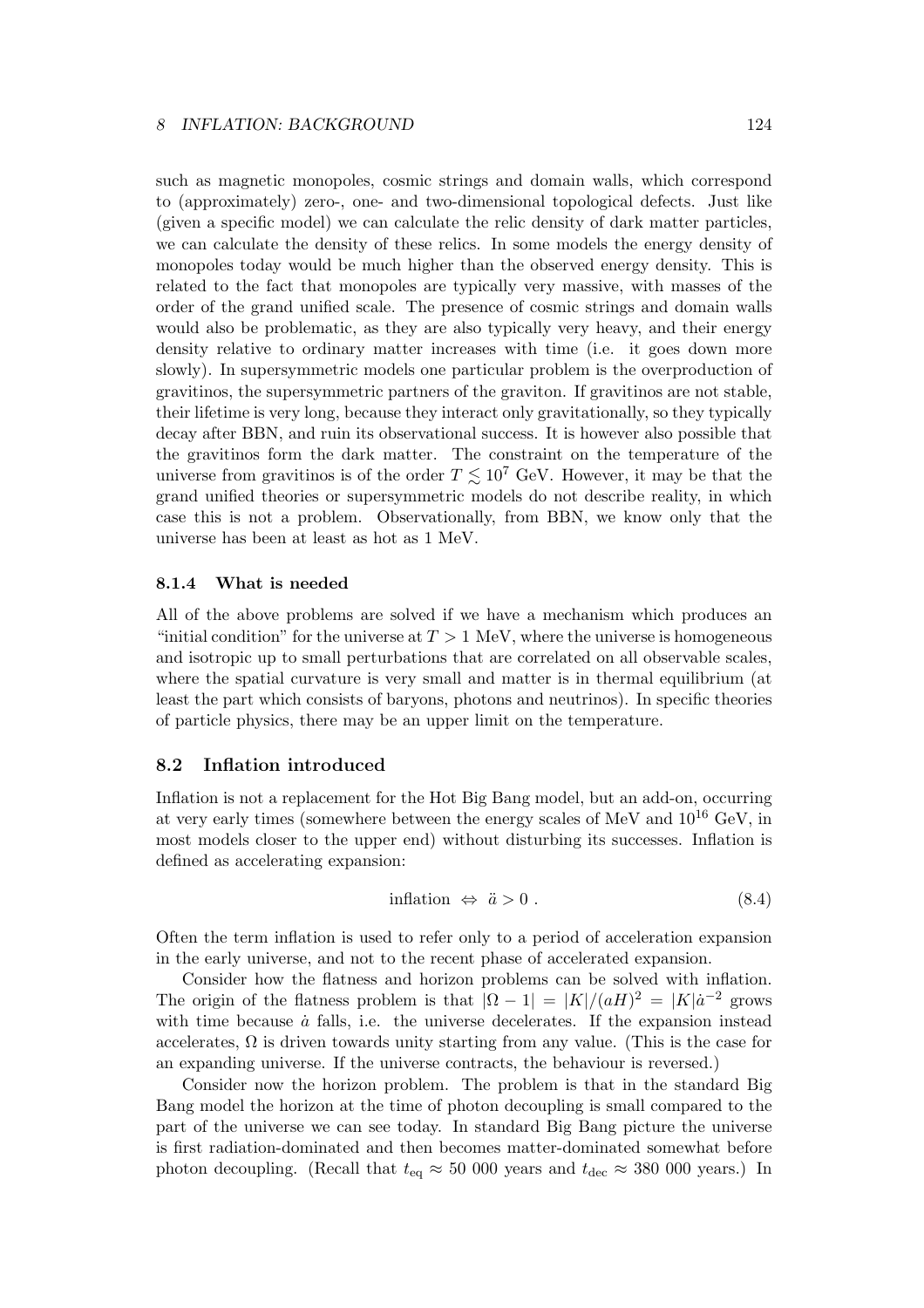the radiation-dominated era, the horizon is  $d_{\text{hor}}(t) = 2t = H^{-1}$ . In the matterdominated era, we have  $d_{\text{hor}}(t) = 3t = 2H^{-1}$ . The horizon at decoupling is between these values,  $H^{-1} < d_{\text{hor}}(t_{\text{dec}}) < 2H^{-1}$ . The size of the observable universe today is of the order of the present Hubble length  $d_{\text{hor}}(t_0) \sim H_0^{-1}$  (the precise prefactor depends on the vacuum energy density, but the order of magnitude is enough for us). The presently observable universe was a factor of  $a_{\text{dec}}/a_0$  smaller at decoupling.

In order to compare size of the horizons at different times we can use comoving lengths, where this change is taken into account. The comoving horizon at decoupling is

$$
d_{\text{hor}}^c(t_{\text{dec}}) = (1 + z_{\text{dec}})d_{\text{hor}}(t_{\text{dec}}) \sim (1 + z_{\text{dec}})H_{\text{dec}}^{-1} = (a_{\text{dec}}H_{\text{dec}})^{-1} ,\qquad (8.5)
$$

and  $d_{\text{hor}}(t_0) = d_{\text{hor}}^c(t_0) \sim H_0^{-1}$ . The horizon problem arises because the first horizon is much smaller than the second,

$$
\frac{d_{\text{hor}}^c(t_{\text{dec}})}{d_{\text{hor}}^c(t_0)} \sim \frac{a_0 H_0}{a_{\text{dec}} H_{\text{dec}}} \sim (1 + z_{\text{dec}}) \frac{t_{\text{dec}}}{t_0} \approx 0.03 \ll 1 ,\qquad (8.6)
$$

where we have for clarity inserted  $a_0$ , even though it is equal to unity, and used  $t_{\text{dec}} = 380\,000$  yr,  $t_0 = 14 \times 10^9$  yr and  $z_{\text{dec}} = 1090$ . In other words, the presently observed universe was about 30 times larger than the particle horizon at decoupling, so it contained about  $10^5$  regions that had never been in causal contact with each other. Thus the problem is again that  $aH$  decreases with time,

$$
\frac{d}{dt}(aH) = \ddot{a} < 0 \tag{8.7}
$$

so a period with  $\ddot{a} > 0$  might solve the problem.

Recall that the particle horizon refers to the maximum distance that light could in principle have travelled from the beginning of the universe until time  $t$ . If we add a new period in the early universe to the matter-dominated era and the radiationdominated era, such as like accelerating expansion, the calculation of  $d_{\rm hor}^c$  will depend on it. We always have  $d_{\text{hor}}^c(t_0) > d_{\text{hor}}^c(t_{\text{dec}})$  since  $t_0 > t_{\text{dec}}$ , and the interval  $(0, t_{\text{dec}})$ is included in the interval  $(0, t_0)$ . However, in the horizon problem, the relevant present-day quantity is not actually the distance from which we could in principle have received signals, but the distance from which we actually measure signals. Because the universe is opaque before decoupling, the size of the present observable universe is given by the distance photons have travelled in the interval  $(t_{\text{dec}}, t_0)$ , and this is not affected by what happens before  $t_{\text{dec}}$ . Thus the relevant present-day scale is always  $\sim H_0^{-1}$ .

Note that the comoving Hubble parameter is equal to the conformal Hubble parameter,

$$
aH = \frac{1}{a}\frac{da}{d\eta} = \dot{a} \tag{8.8}
$$

where  $\eta$  is conformal time. The Hubble length is

$$
l_H \equiv H^{-1}, \qquad \text{where } H \equiv \frac{\dot{a}}{a}, \qquad (8.9)
$$

and the comoving Hubble length is

$$
l_H^c \equiv \frac{1}{a} l_H = \frac{1}{aH} = \frac{1}{\dot{a}} \; . \tag{8.10}
$$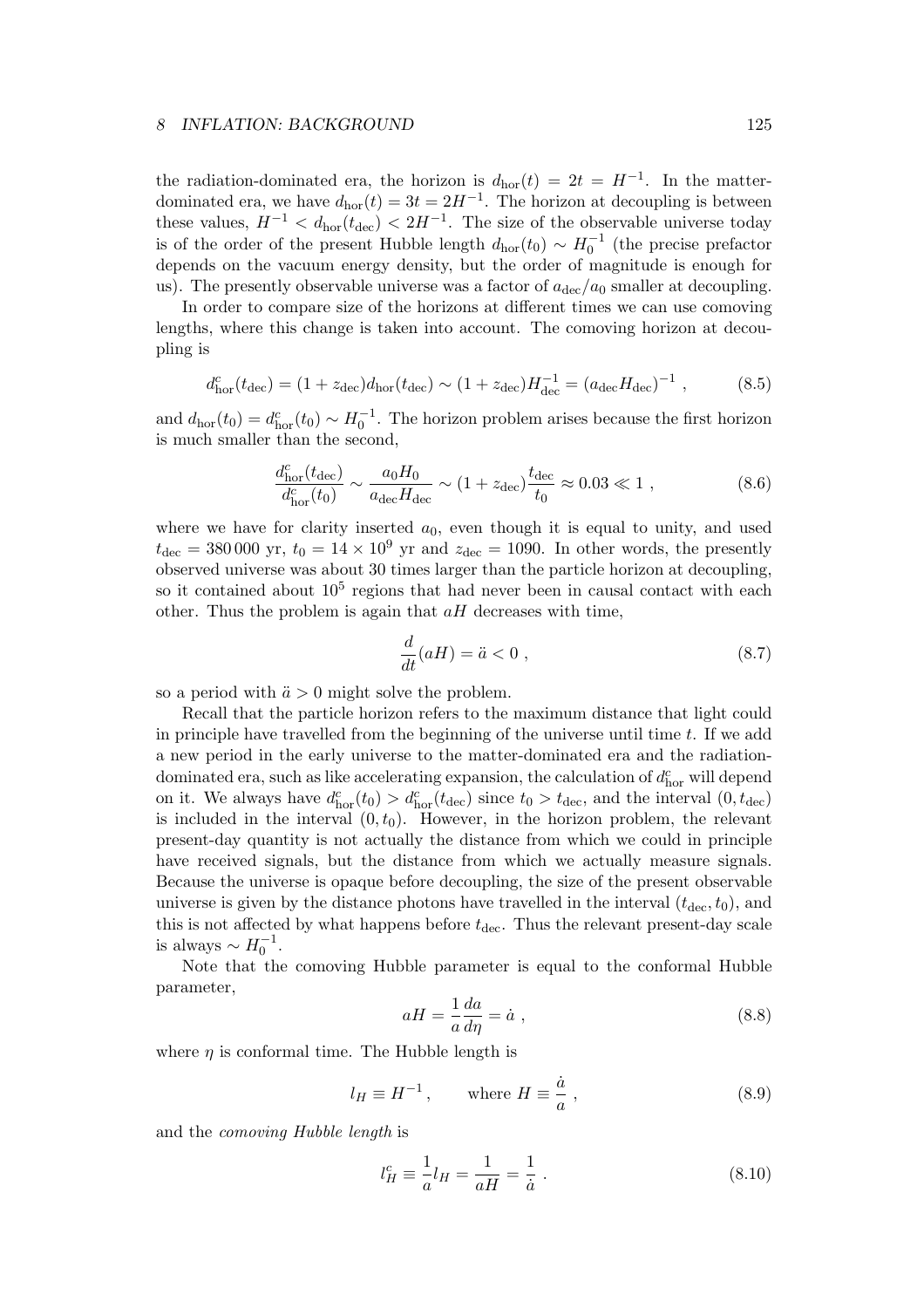If  $aH$  decreases, then  $(aH)^{-1}$  increases, and vice versa. So we can say that inflation is any epoch when the comoving Hubble length shrinks:

$$
\text{inflation} \Leftrightarrow \frac{d}{dt} \left( \frac{1}{aH} \right) < 0 \,. \tag{8.11}
$$

It has unfortunately become customary in cosmology to use the word "horizon" also for the Hubble distance, particularly with regard to inflation. We adopt this lamentable practice when referring to subhorizon or superhorizon modes (to be defined a bit later), but will otherwise try to be careful not to confuse the two concepts.

Let us consider an example of accelerated expansion that we are already familiar with from the discussion on dark energy, namely exponential expansion, corresponding to the vacuum energy equation of state  $w = -1$ ,  $a(t) \propto e^{Ht}$ , with constant H. We will shortly see that this a first approximation for the expansion law during inflation. The horizon distance is

$$
d_{\rm hor}(t) = a(t) \int_0^t \frac{\mathrm{d}t'}{a(t')} = H^{-1} e^{Ht} (1 - e^{-Ht}) \simeq H^{-1} e^{Ht} , \qquad (8.12)
$$

where the last limit is for  $t \gg H^{-1}$ . So in contrast to the radiation- and matterdominated eras, the physical particle horizon grows exponentially, and the comoving particle horizon stays almost constant,  $d_{\text{hor}}^c(t) \simeq H^{-1}$ . The present observable universe has evolved from a small patch of a much larger causally connected region. See figure 2.

However, even though the particle horizon grows exponentially, the distance over which it is possible to send signals does not grow. If we consider a light ray, we have  $0 = ds^2 = -dt^2 + a(t)^2 dr^2$ , so the comoving coordinate separation (which is the comoving distance, since the universe is spatially flat) between emission at  $t_1$  and reception at  $t_2$  is (taking  $a = e^{Ht}$ )

$$
\Delta r = \int_{t_1}^{t_2} \frac{\mathrm{d}t'}{a(t')} = H^{-1}(e^{-Ht_1} - e^{-Ht_2}) < H^{-1} \tag{8.13}
$$

If the coordinate separation between two points is more than the Hubble length, it is not possible to send signals between them. In this sense, the Hubble length gives the comoving size of the region during inflation over which it is possible to retain causal connection. If the universe before inflation is matter-dominated, for example, observers with separation  $2(aH)^{-1}$  have been able to send signals to each other, so causal connection is lost. Also, regardless of what happened before inflation, during inflation a signal sent at  $t_1$  cannot travel a longer coordinate distance than  $H^{-1}e^{-Ht_1}$ , and this distance gets smaller as  $t_1$  grows, so causal connection is lost during inflation. Note that the particle horizon, which expresses the maximum distance at which parts of the universe can have been in causal contact always grows as a function of time, it never shrinks. What changes during inflation is just that regions that once were in causal contact cannot send signals to each other any more.

The Friedmann equations are

$$
3\frac{\dot{a}^2}{a^2} = 8\pi G_N \rho - 3\frac{K}{a^2}
$$
 (8.14)

$$
3\frac{\ddot{a}}{a} = -4\pi G_{\rm N}(\rho + 3p) \ . \tag{8.15}
$$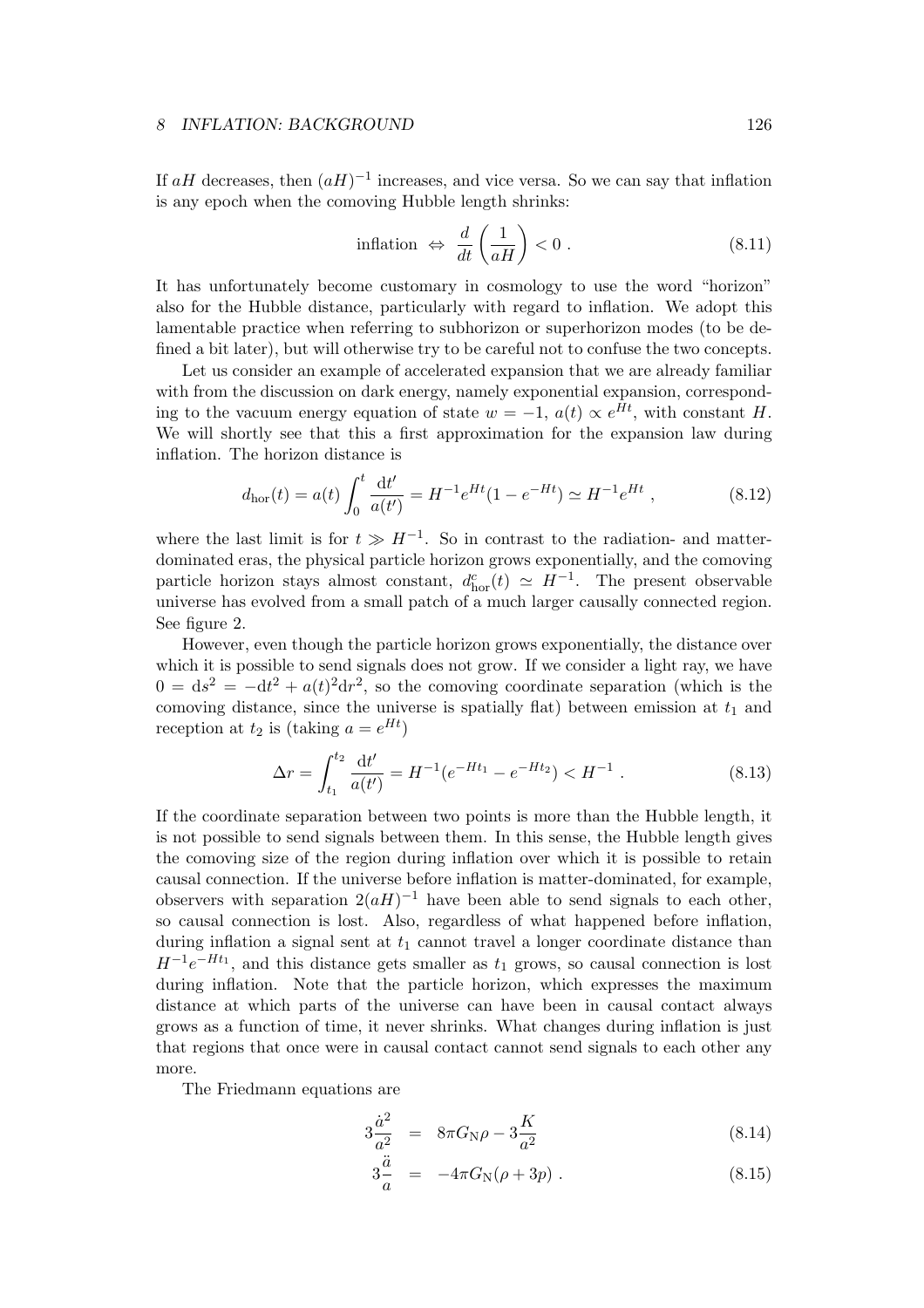

Figure 2: Evolution of the comoving Hubble radius (length, distance) during and after inflation (schematic).

Thus, in general relativity and assuming the FRW metric, accelerating expansion requires negative pressure:

$$
inflation \Leftrightarrow \rho + 3p < 0 \tag{8.16}
$$

Note that the energy density of matter for which  $p/\rho < -\frac{1}{3}$  $\frac{1}{3}$  falls down in an expanding universe slower than  $a^{-2}$ , i.e. it grows relative to the spatial curvature. (If  $p/\rho < -1$ , the energy density actually rises as the universe expands.) The flatness problem of the Big Bang model is simply the feature that for matter composed of a gas of particles we have  $p \ge 0$ , so the energy density falls at least as fast as  $a^{-3}$ , and the curvature term will at some point overtake the energy density. In inflationary models, the energy density typically remains nearly constant during a period in which the scale factor grows by a huge factor, typically by a factor  $e^{60}$  or more. Thus inflation predicts that  $\Omega_0 = 1$  to extremely high accuracy<sup>2</sup>. See figure 3.

As for the relic problem, if unwanted relics are produced before inflation, they are diluted to practically zero density by the expansion, just like spatial curvature. However, we have to be careful that they are not produced after inflation, i.e. the reheating temperature (see below) has to be small enough. This is one constraint on models of inflation. At the end of inflation, matter is produced in *reheating*<sup>3</sup>,

<sup>&</sup>lt;sup>2</sup>If it were discovered by observations that  $\Omega_0 \neq 1$ , this would be a blow to the credibility of inflation. However, there is a version of inflation, called open inflation, for which it is natural that  $\Omega_0$  < 1. The existence of such models of inflation have led critics of inflation to complain that inflation is "unfalsifiable" in the sense that no matter what the observation, a model of inflation can be found that agrees with it. Nevertheless, most models of inflation give similar "generic" predictions, including  $\Omega_0 = 1$  to great accuracy, and thus far the observations have been in good agreement with them.

<sup>&</sup>lt;sup>3</sup> "Reheating" may turn out to be as much a misnomer as "recombination", as it is not clear whether matter was ever in a thermal state before inflation.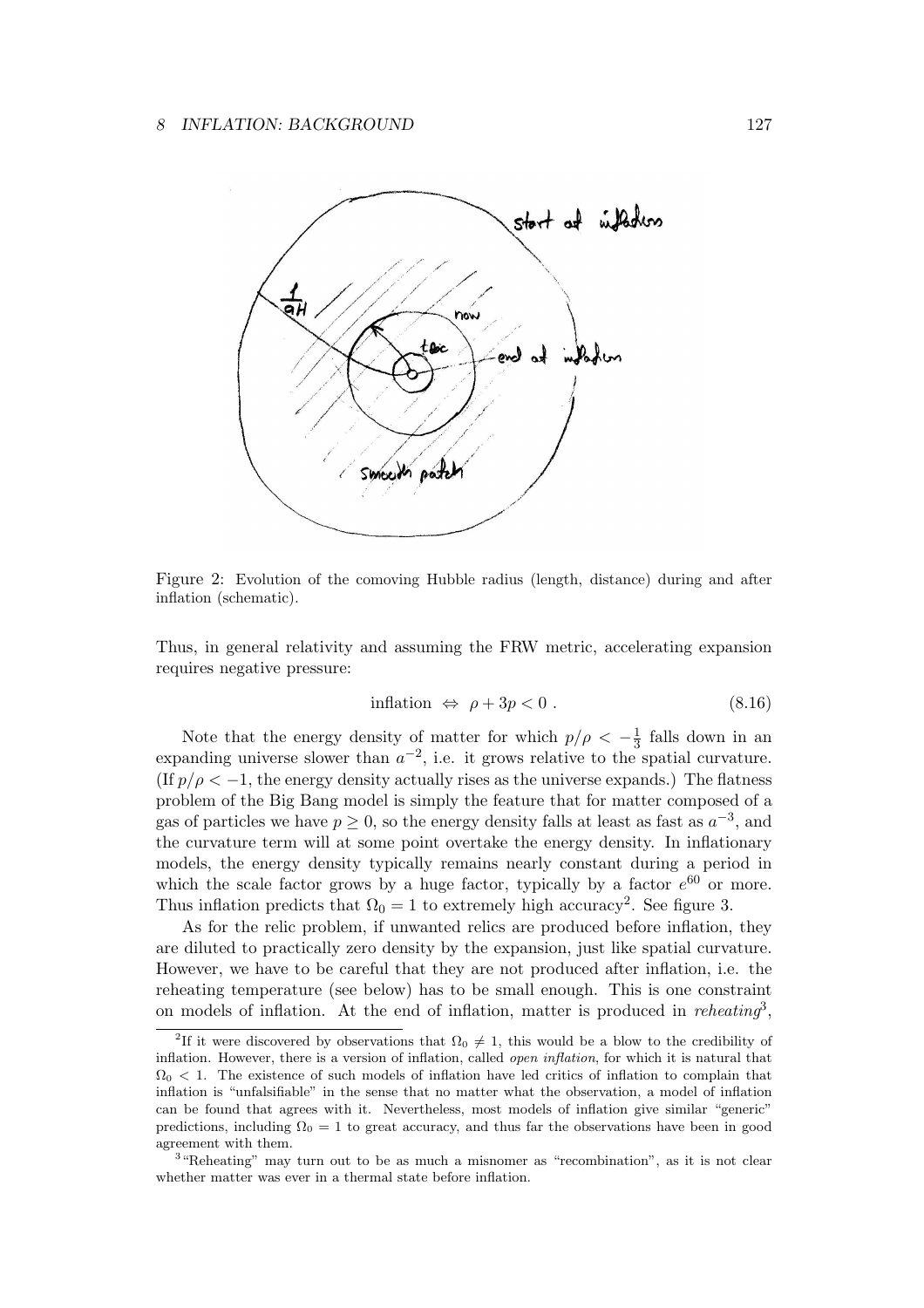

Figure 3: Solving the flatness problem. This figure is for a universe with no dark energy, where the expansion keeps decelerating after inflation ended in the early universe. Present observational evidence indicates that actually the expansion began accelerating again a few billion years ago. Thus the universe is, technically speaking, inflating again, and  $\Omega$  is again being driven towards 1. However, this current epoch of inflation is not enough to solve the flatness problem, or the other problems, since the universe has only expanded by about a factor of 2 during it.

which produces the gas of particles that is the initial condition for the hot Big Bang model.

Inflation is better called a scenario rather than a theory. It is an idea of a certain kind of behaviour of the universe, which is realised in hundreds of different models. Some of the models are related to extensions of the Standard Model of particle physics or extensions of general relativity, and some of them are just "toy models", which have the right features and are presumably at most an approximate description of some more complicated physics. One noteworthy inflationary model is based on the Standard Model Higgs boson coupled to gravity in a non-standard way.

The important point is that inflation makes many "generic" predictions, i.e. predictions that are independent of the particular model of inflation, for most models. (Though exceptional models can be found that would violate one or more of these general features.) There are also numerical predictions of cosmological observables that differ from one model of inflation to another, allowing observations to rule out models (and some have been already ruled out). Present observational data agrees with the generic predictions (which were made before the advent of the observations of the CMB anisotropies, which are the most direct way of testing the models), while alternatives to inflation have not managed to explain the observations in an equally simple and successful way. Most cosmologists thus consider it likely that inflation took place in the primordial universe. To quote the cosmologist Douglas Scott, "something like inflation is something like proven".

**Exercise:** Assume that at the beginning of inflation we have  $|\Omega_K| = 0.1$ . Calculate, as a function of the reheating temperature  $T_{\text{reh}}$ , how many e-folds of inflation are required to reduce present-day spatial curvature to  $|\Omega_{K0}| < 10^{-2}$ . (Assume  $h = 0.7$  and that neutrinos are massless.) Approximate that the expansion rate at the beginning of inflation is completely dominated by the inflaton, that the inflaton field value does not change during inflation and that reheating happens instanta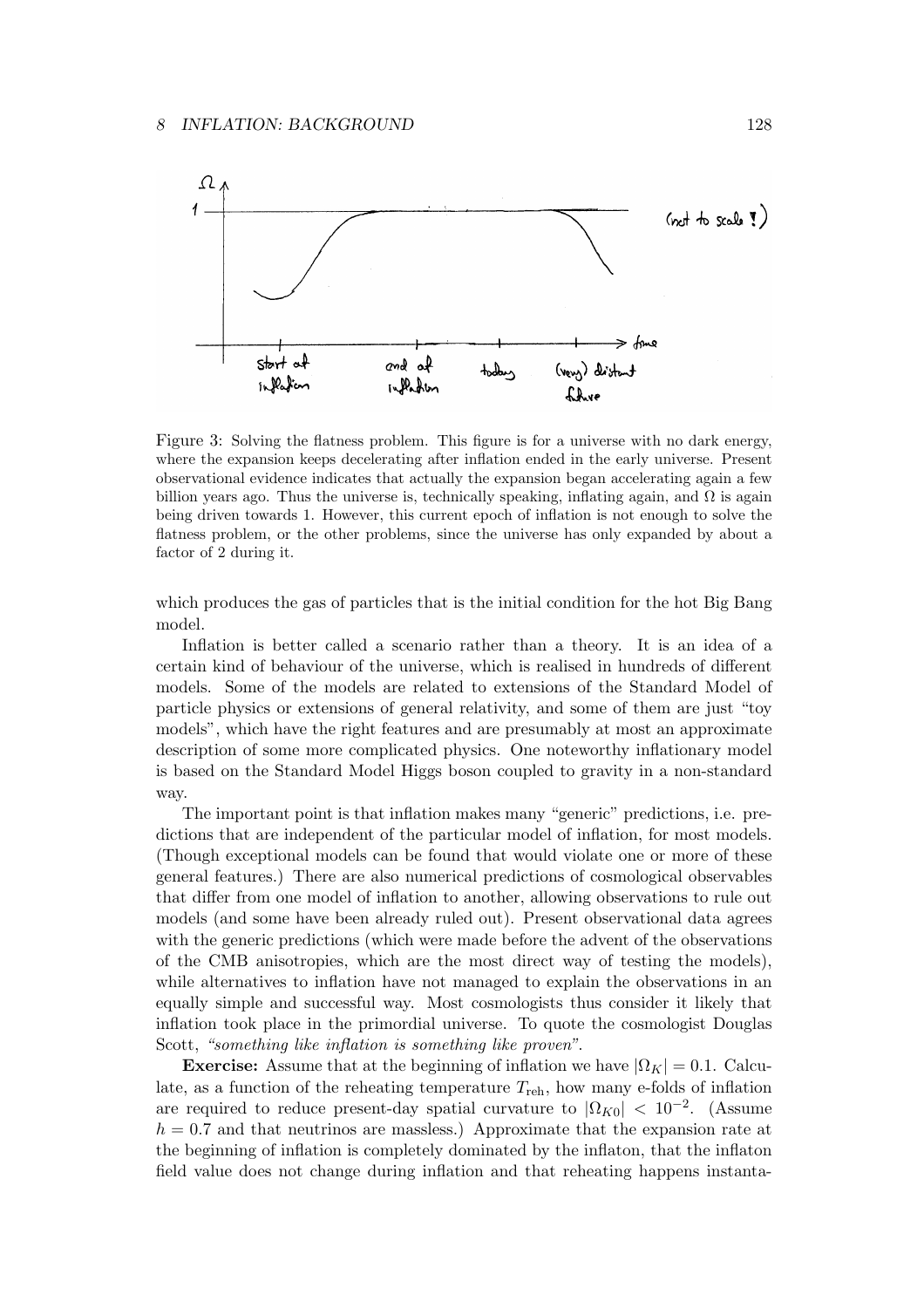neously. In which directions do the above approximations change the result? What is the number of e-folds for  $T_{\text{reh}} = 10^7 \text{ GeV}$ ?

## 8.2.1 Starting inflation

In the discussion, we have already assumed that we can use the FRW metric, i.e. that the universe is homogeneous and isotropic. In order to explain how inflation produces homogeneity and isotropy and solves the horizon problem, we should consider how inflation gets started from some generic initial conditions. Inflation certainly makes the homogeneity and isotropy problem "exponentially smaller" in the sense that it produces a large homogeneous and isotropic causally connected patch from a small one. However, the issue of how to get inflation started remains an open question. There are some ideas and studies of this, but as we have no solid theoretical understanding (and no observations at all) of the pre-inflationary era, the issue remains rather speculative. We will comment on this a bit more after discussing the simplest inflationary models.

We will assume that sufficient inflation has already taken place to make the universe (within a horizon volume) spatially flat, homogeneous and isotropic, and follow inflation in detail after that. Thus we will work in the flat FRW universe. In any case, from the modern point of view, the most important (and testable) aspect of inflation is the generation of the seeds of structure, which we will discuss in chapter 10, as it makes deviation from homogeneity and isotropy quantitative into a quantitative issue.

## 8.3 The inflaton field

As we saw in section 8.2, inflation requires negative pressure. In chapter 5 we considered systems of particles where interaction energies can be neglected (the ideal gas approximation). For such systems the pressure is always non-negative<sup>4</sup>. However, the particle picture is not fundamental. In the early universe, at high energy densities, we have to consider the more fundamental entities, fields. Particles are just excitations of fields. The mean value of a field can have negative pressure, even if a gas consisting of the particles corresponding to the field does not. The simplest form of matter which has a negative pressure is a scalar field, so the simplest inflationary models involve just a single scalar field. The field responsible for inflation (and the corresponding spin 0 particle) is called the inflaton.

The starting point is the Lagrangean density  $\mathcal{L}(\varphi, \partial^{\mu}\varphi)$ , where  $\varphi$  is the inflaton field. In the simplest case where the kinetic term of the field has the canonical form and the field is minimally coupled (see below), we have

$$
\mathcal{L} = -\frac{1}{2}g^{\mu\nu}\partial_{\mu}\varphi\,\partial_{\nu}\varphi - V(\varphi) \; . \tag{8.17}
$$

where  $V(\varphi)$  is the *potential* of the field. The *action* is correspondingly

$$
S = \int d^4x \sqrt{-g} \mathcal{L} \,, \tag{8.18}
$$

where  $g$  is the determinant of the metric. The effect of spacetime curvature is manifested via the metric in the kinetic term and the determinant of the metric in

<sup>&</sup>lt;sup>4</sup>A gas of interacting particles could have negative pressure.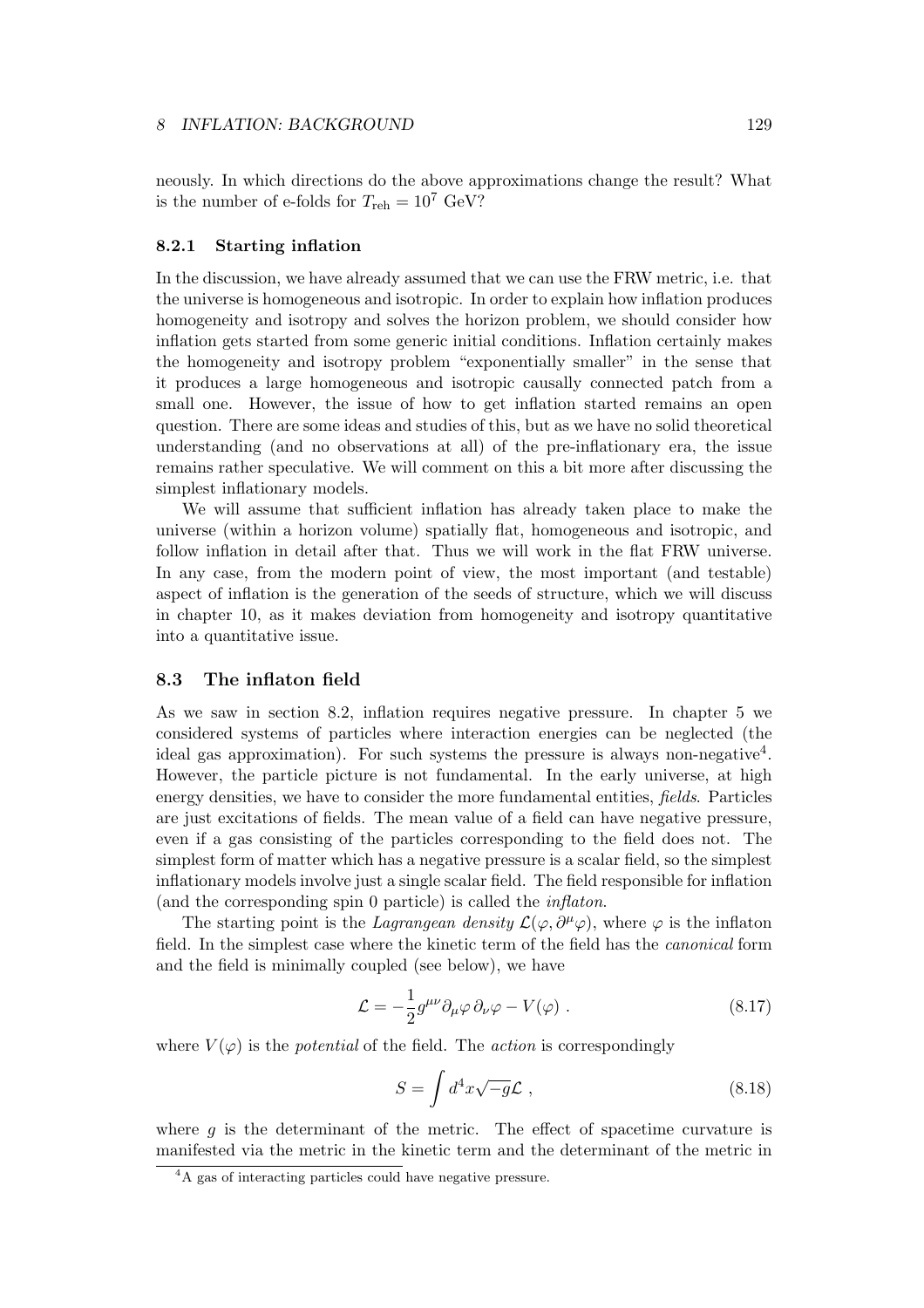the integration measure. This case is called the minimal coupling to gravity. It is also possible to include in the Lagrangean density terms which couple the scalar field to quantities built from the derivatives from the metric. (Such a non-minimal coupling is important if the Higgs field is the inflaton.) We will not discuss non-minimal coupling.

If the field is free, we have

$$
V(\varphi) = \frac{1}{2}m^2\varphi^2 \tag{8.19}
$$

and the mass of the particle corresponding to the field  $\varphi$  is m. If the potential has higher order terms, these describe self-interactions of the field. Even when the potential is more complicated than in eq. (8.19), we define the quantity  $m^2(\varphi) \equiv$  $V''(\varphi)$ . For  $m^2 > 0$ , this gives the mass of the particles when the field has the value  $\varphi$ . In the case  $m^2 < 0$ , the field configuration is unstable, and small perturbations no longer describe particles with mass  $m$ . We also use the notation

$$
V'(\varphi) \equiv \frac{dV}{d\varphi} \quad \text{and} \quad V''(\varphi) \equiv \frac{d^2V}{d\varphi^2} \ . \tag{8.20}
$$

Minimisation of the action leads to the *Euler–Lagrange equation* 

$$
\frac{\partial(\sqrt{-g}\mathcal{L})}{\partial\varphi} - \partial_{\mu}\frac{\partial(\sqrt{-g}\mathcal{L})}{\partial[\partial_{\mu}\varphi]} = 0.
$$
 (8.21)

For the Lagrangean density (8.17) we get the field equation

$$
-\frac{1}{\sqrt{-g}}\partial_{\mu}(\sqrt{-g}g^{\mu\nu}\partial_{\nu}\varphi) + V' = 0.
$$
 (8.22)

In flat spacetime (Minkowski space), we have  $g^{\mu\nu} = \text{diag}(-1, 1, 1, 1)$ , so we get

$$
\ddot{\varphi} - \nabla^2 \varphi + V' = 0.
$$
\n(8.23)

For a free field, we have  $V'(\varphi) = m^2 \varphi$ , and the equation of motion reduces to the Klein-Gordon equation. For the spatially flat FRW metric we have (in Cartesian coordinates)  $g^{\mu\nu} = \text{diag}(-1, a^{-2}, a^{-2}, a^{-2})$ , so we get

$$
\ddot{\varphi} + 3H\dot{\varphi} - a^{-2}\nabla^2\varphi + V' = 0 , \qquad (8.24)
$$

where  $\nabla^2 \varphi \equiv \delta^{ij} \partial_i \partial_j$ . During inflation, the field (like the space) is almost homogeneous, so we can take  $\partial_i \varphi = 0$  for the background evolution (we will consider perturbations in chapters 9 and 10). In fact, inflation makes the inflaton field more homogeneous, as the coefficient  $a^{-2}$  falls. A sufficient level of initial homogeneity of the field is required to get inflation started. We start our discussion when a sufficient level of inflation has already taken place to make the gradients negligible, so that the field can be considered homogeneous.

The Lagrangean density also gives us the energy-momentum tensor

$$
T_{\mu\nu} = -\frac{\partial \mathcal{L}}{\partial(\partial^{\mu}\varphi)}\partial_{\nu}\varphi + g_{\mu\nu}\mathcal{L} , \qquad (8.25)
$$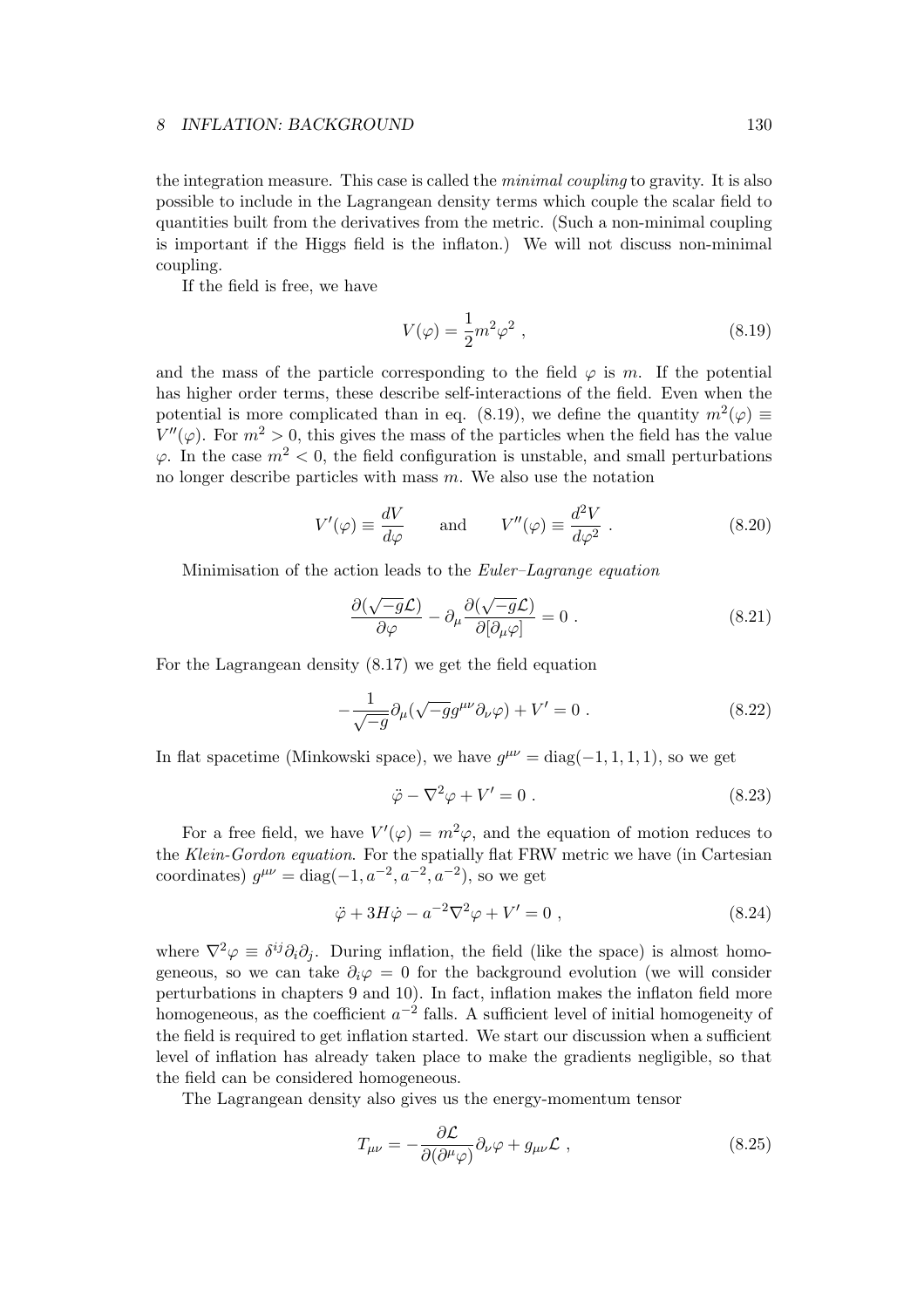which for the Lagrangean density (8.17) is

$$
T_{\mu\nu} = \partial_{\mu}\varphi \partial_{\nu}\varphi - g_{\mu\nu}\left(\frac{1}{2}g^{\alpha\beta}\partial_{\alpha}\varphi \partial_{\beta}\varphi + V\right) \tag{8.26}
$$

For the FRW metric, the energy density and pressure measured by an observer comoving with the FRW metric are<sup>5</sup>

$$
\rho = -T_0^0 = \frac{1}{2}\dot{\varphi}^2 + V \tag{8.27}
$$

$$
p = T^i_{\;i} = \frac{1}{2}\dot{\varphi}^2 - V \; , \tag{8.28}
$$

The field has negative pressure when the potential dominates over the kinetic term, i.e. when the field is moving slowly. The equation of state parameter  $w \equiv p/\rho$  is

$$
w = \frac{\dot{\varphi}^2 - 2V(\varphi)}{\dot{\varphi}^2 + 2V(\dot{\varphi})} = \frac{1 - 2V/\dot{\varphi}^2}{1 + 2V/\dot{\varphi}^2},
$$
\n(8.29)

so

$$
-1 \le w \le 1. \tag{8.30}
$$

If the kinetic term  $\frac{1}{2}\dot{\varphi}^2$  dominates,  $w \approx 1$ ; if the potential term  $V(\varphi)$  dominates,  $w \approx -1$ . Different inflaton models have different potentials  $V(\varphi)$ . From (8.27), we can form the useful combinations

$$
\rho + p = \dot{\varphi}^2
$$
  
\n
$$
\rho + 3p = 2(\dot{\varphi}^2 - V) .
$$
\n(8.31)

We have the equation of motion of the field from (8.24). Alternatively, we could just insert the energy density and pressure from (8.27) into the continuity equation

$$
\dot{\rho} = -3H(\rho + p) \tag{8.32}
$$

This gives the same result,

$$
\ddot{\varphi} + 3H\dot{\varphi} = -V' \ . \tag{8.33}
$$

This is the field equation for a homogeneous field in a spatially flat FRW universe. The effect of expansion is to add the term  $3H\dot{\varphi}$ , which acts like friction and slows down the evolution of  $\varphi$ .

The condition for inflation,  $\rho + 3p < 0$ , is satisfied if

$$
\dot{\varphi}^2 < V \tag{8.34}
$$

Let us assume that  $\varphi$  is initially far from the minimum of  $V(\varphi)$ . The potential then pulls  $\varphi$  towards the minimum (see figure 4). If the potential has a suitable (sufficiently flat) shape, the friction term soon makes  $\dot{\varphi}$  small enough to satisfy (8.34), even if it was not satisfied initially.

<sup>5</sup>Those used to the Einstein summation convention should note that there is no summation over i in (8.28).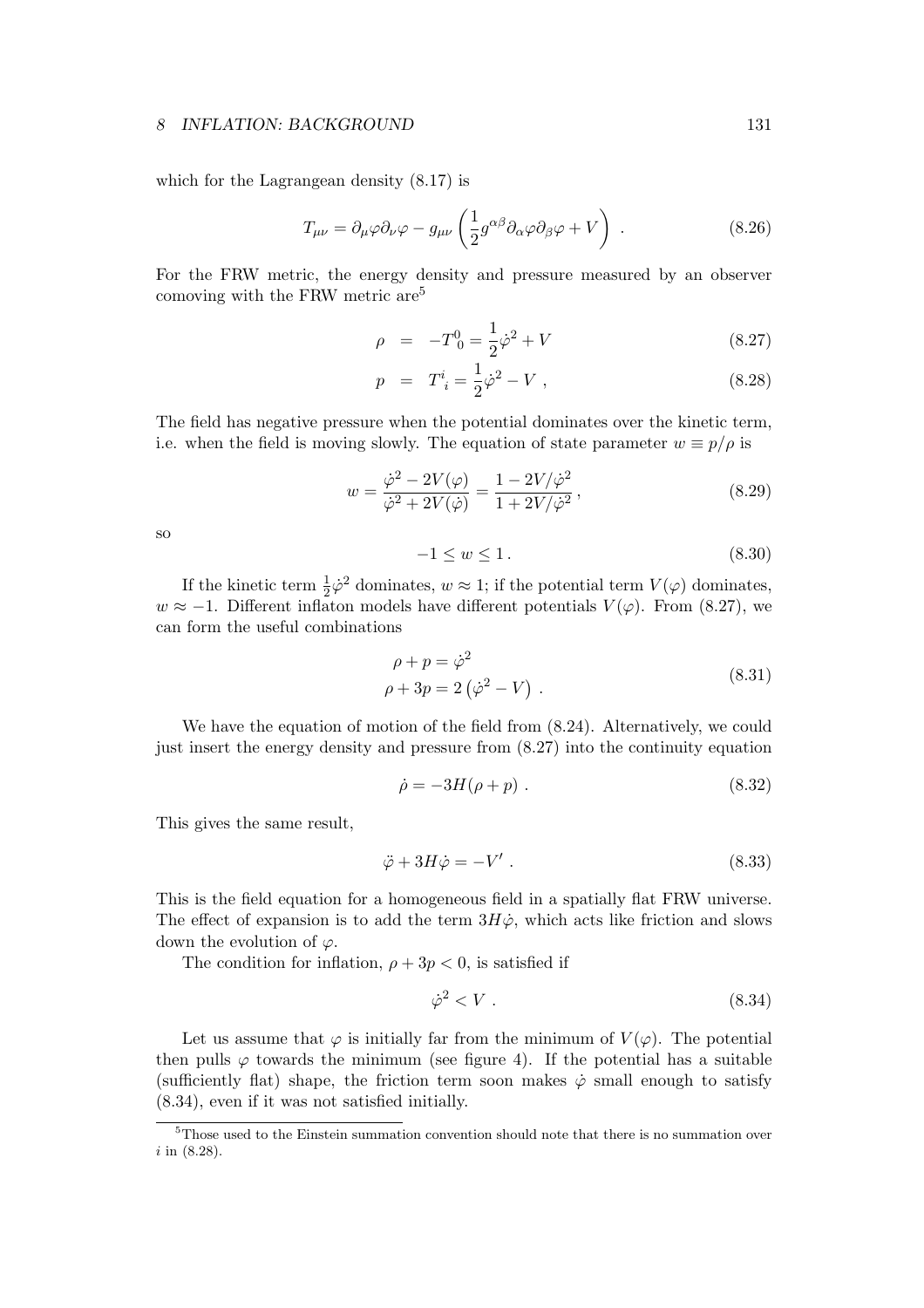

Figure 4: An example of inflaton potential.

We also need the Friedmann equation,

$$
H^2 = \frac{8\pi G}{3}\rho = \frac{1}{3M_{\rm Pl}^2}\rho \tag{8.35}
$$

Inserting the energy density from (8.27), we have

$$
H^{2} = \frac{1}{3M_{\rm Pl}^{2}} \left[ \frac{1}{2} \dot{\varphi}^{2} + V \right].
$$
 (8.36)

We have ignored other contributions to the energy density and pressure besides the inflaton. During inflation, the inflaton moves slowly, so the inflaton energy density, which is dominated by  $V(\varphi)$ , also changes slowly. If there are matter and radiation components in the energy density, they decrease fast,  $\rho \propto a^{-3}$  or  $\propto a^{-4}$ , and soon become negligible, like the spatial curvature. The presence of extra matter can put some constraints on the initial conditions for inflation to get started and the inflaton to become dominant. But once inflation begins, we can soon forget components other than the inflaton.

## 8.4 Slow-roll inflation

The friction (expansion) term tends to slow down the evolution of  $\varphi$ , so the system easily reaches a situation where the following conditions hold:

$$
\dot{\varphi}^2 \ll V \tag{8.37}
$$

$$
|\ddot{\varphi}| \ll 3H|\dot{\varphi}| \tag{8.38}
$$

These are the *slow-roll conditions*. If the slow-roll conditions are valid, we may approximate (the slow-roll approximation) (8.33) and (8.36) by the slow-roll equations:

$$
H^2 = \frac{V}{3M_{\rm Pl}^2} \tag{8.39}
$$

$$
3H\dot{\varphi} = -V' \ . \tag{8.40}
$$

The shape of the potential  $V(\varphi)$  determines the slow-roll parameters, defined as

$$
\varepsilon(\varphi) \equiv \frac{1}{2} M_{\rm Pl}^2 \left(\frac{V'}{V}\right)^2 \tag{8.41}
$$

$$
\eta(\varphi) \equiv M_{\rm Pl}^2 \frac{V''}{V} \ . \tag{8.42}
$$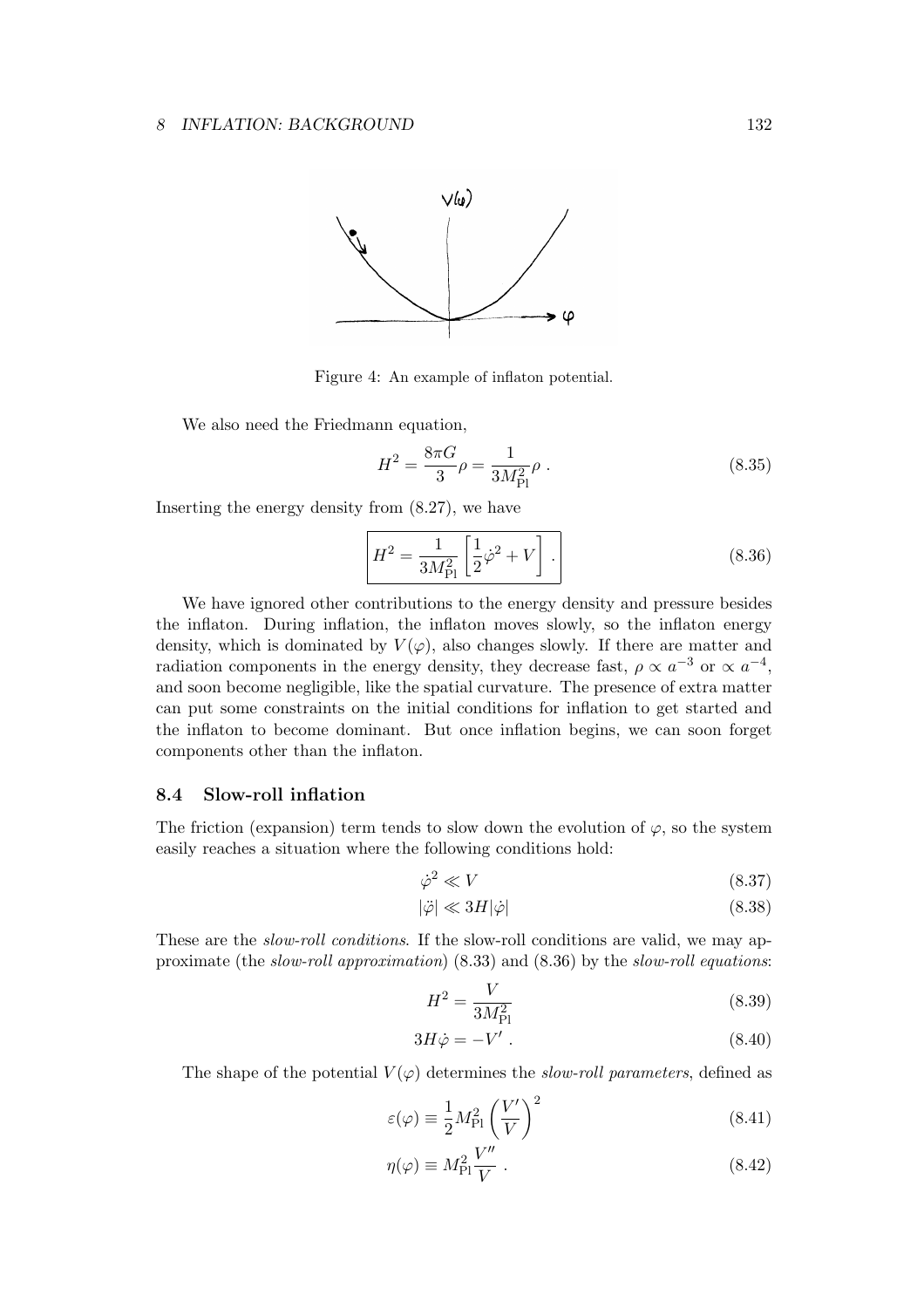

Figure 5: The potential  $V(\varphi) = \frac{1}{2}m^2\varphi^2$  and its two slow-roll sections.

Exercise: Show that

$$
\varepsilon \ll 1 \quad \text{and} \quad |\eta| \ll 1 \qquad \Leftarrow \qquad (8.37) \text{ and } (8.38) \tag{8.43}
$$

Note that the implication goes only in this direction. The conditions  $\varepsilon \ll 1$  and  $|\eta| \ll 1$  are necessary, but not sufficient for the slow-roll approximation (i.e. the slow-roll conditions) to be valid. The conditions are not sufficient, because they only constrain the form of the potential, and identify from the potential a *slow-roll* section, where the slow-roll approximation may be valid. Since the field equation (8.33) is second order, it accepts arbitrary  $\varphi$  and  $\dot{\varphi}$  as initial conditions. Thus (8.37) and  $(8.38)$  may not hold initially, even if  $\varphi$  is in the slow-roll section. However, it turns out that the *slow-roll solution*, the solution of the slow-roll equations (8.39) and (8.40), is an attractor of the full equations, (8.33) and (8.36). This means that the solution of the full equations rapidly approaches it, if the initial conditions that are in the basin of attraction. To be in the basin of attraction means that  $\varphi$  must be in the slow-roll section; if  $\dot{\varphi}$  is large,  $\varphi$  needs to be deep in the slow-roll section.

Once the system has reached the attractor, where (8.39) and (8.40) hold,  $\dot{\varphi}$  is determined by  $\varphi$ . In fact everything is determined by  $\varphi$  (assuming a fixed potential  $V(\varphi)$ . The value of  $\varphi$  is the single parameter describing the state of the universe, and  $\varphi$  evolves down the potential  $V(\varphi)$  as specified by the slow-roll equations.

The ideas of "attractor" and "basin of attraction" can be taken further. If the universe (or a region of it) finds itself initially (or enters) the basin of attraction of slow-roll inflation, meaning that: there is a sufficiently large region, where the curvature is sufficiently small, the inflaton makes a sufficient contribution to the total energy density, the inflaton is sufficiently homogeneous, and lies sufficiently deep in the slow-roll section, then this region begins inflating, it becomes rapidly very homogeneous and flat, all other contributions to the energy density besides the inflaton become negligible, and the inflaton begins to follow the slow-roll solution.

Thus inflation erases all memory of initial conditions, and we can predict the later history of the universe just from the shape of  $V(\varphi)$  and the assumption that  $\varphi$  started out far enough in the slow-roll part of it. Note the similarity to thermal equilibrium. In the stages of the universe we discussed earlier, things were calculable because in thermal equilibrium, it is sufficient to know the temperature, masses of particles and conserved quantum numbers in order to have full information about the system. In the case of inflation, knowing the inflaton field value (and the shape of the potential) is enough, because of a rather different kind of attractor behaviour.

#### Example: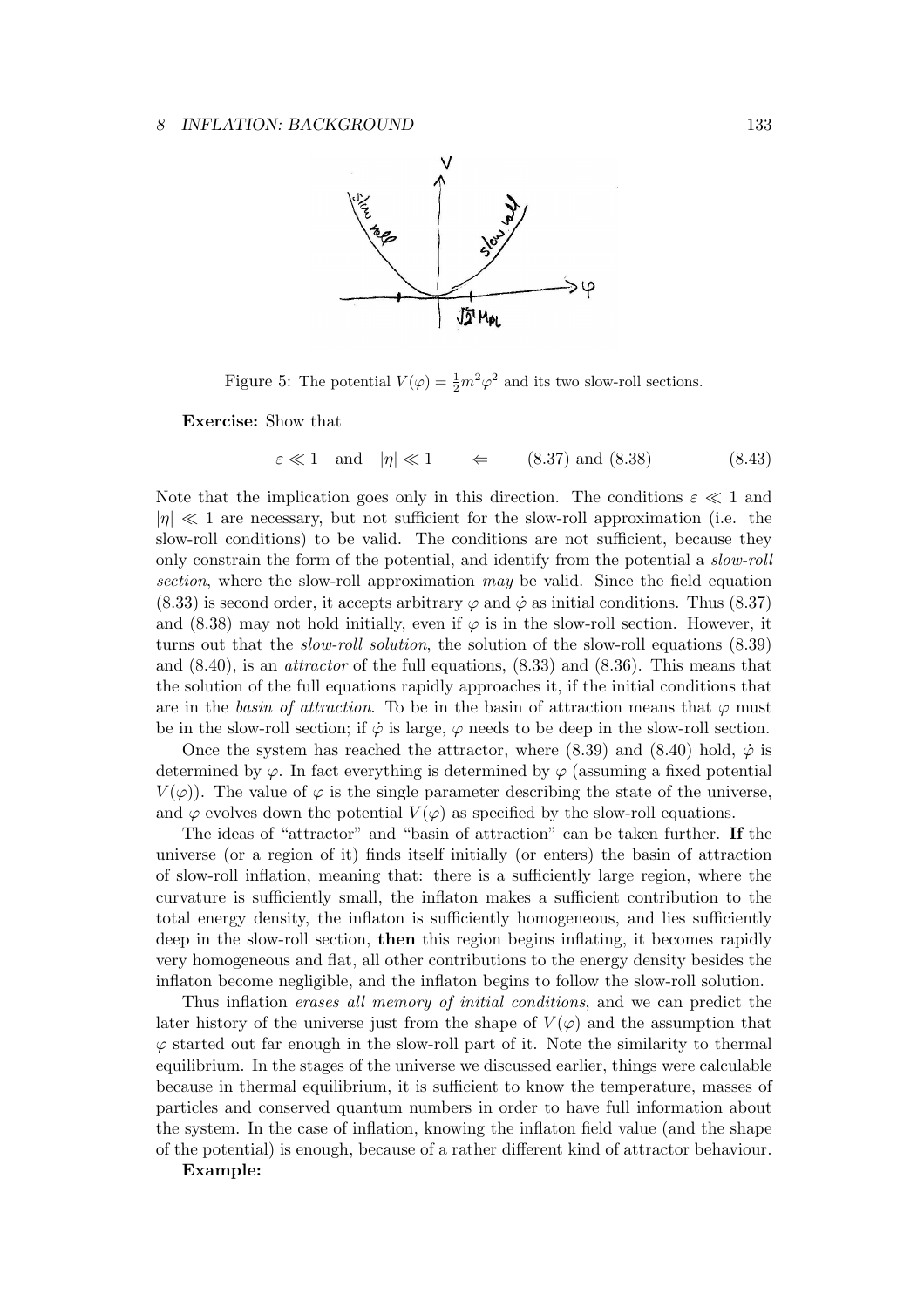$$
V(\varphi) = \frac{1}{2}m^2\varphi^2 \qquad \Rightarrow \qquad V'(\varphi) = m^2\varphi \,, \quad V''(\varphi) = m^2 \tag{8.44}
$$

$$
\varepsilon(\varphi) = \frac{1}{2} M_{\rm Pl}^2 \left(\frac{2}{\varphi}\right)^2
$$
\n
$$
\varphi(\varphi) = M_{\rm Pl}^2 \frac{2}{\varphi^2}
$$
\n
$$
\Rightarrow \varepsilon = \eta = 2 \left(\frac{M_{\rm Pl}}{\varphi}\right)^2 \tag{8.45}
$$

and

$$
\varepsilon, \eta \ll 1 \quad \Rightarrow \quad \varphi^2 \gg 2M_{\rm Pl}^2 \tag{8.46}
$$

See figure 5.

## 8.4.1 Relation between inflation and slow-roll

$$
H = \frac{\dot{a}}{a} \qquad \Rightarrow \qquad \dot{H} = \frac{\ddot{a}}{a} - \frac{\dot{a}^2}{a^2} \qquad \Rightarrow \qquad \frac{\ddot{a}}{a} = \dot{H} + H^2 \tag{8.47}
$$

Thus the condition for inflation is  $\dot{H} + H^2 > 0$ . This would be satisfied if  $\dot{H} > 0$ , but this is not possible here, since it would require  $p < -\rho$ , i.e.,  $w \equiv p/\rho < -1$ , which is not possible for a minimally coupled scalar field, see  $(8.29)$ .<sup>6</sup> Thus we have  $H \leq 0$  and:

$$
inflation \Leftrightarrow -\frac{\dot{H}}{H^2} < 1. \tag{8.48}
$$

If the slow-roll approximation is valid,

$$
H^{2} = \frac{V}{3M_{\text{Pl}}^{2}} \Rightarrow 2H\dot{H} = \frac{V'\dot{\varphi}}{3M_{\text{Pl}}^{2}} \Rightarrow H^{2}\dot{H} = \frac{V'H\dot{\varphi}}{6M_{\text{Pl}}^{2}} \stackrel{3H\dot{\varphi} = -V'}{=} -\frac{V'^{2}}{18M_{\text{Pl}}^{2}}
$$
  

$$
\Rightarrow -\frac{\dot{H}}{H^{2}} = \frac{V'^{2}}{18M_{\text{Pl}}^{2}} \frac{9M_{\text{Pl}}^{4}}{V^{2}} = \frac{1}{2}M_{\text{Pl}}^{2} \left(\frac{V'}{V}\right)^{2} = \varepsilon \ll 1.
$$

So if the slow-roll approximation is valid, inflation is guaranteed. This result also shows that during slow-roll inflation, the Hubble parameter changes slowly (while the scale factor changes almost exponentially). As we have noted, slow-roll conditions are not necessary for inflation, it is possible to have inflation even when the slow-roll parameters are not small (called fast-roll inflation). However, when we consider perturbations in chapter 10, we will see that slow-roll inflation automatically produces a spectrum of perturbations that is in close agreement with observations, unlike fast-roll inflation.

 ${}^{6}$ From the Friedmann equations,

$$
\left(\frac{\dot{a}}{a}\right)^2 = \frac{8\pi G}{3}\rho - \frac{K}{a^2}
$$
\n
$$
\frac{\ddot{a}}{a} = -\frac{4\pi G}{3}(\rho + 3p)
$$
\n
$$
\Rightarrow \quad \dot{H} = \frac{\ddot{a}}{a} - \frac{\dot{a}^2}{a^2} = -4\pi G\left(\rho + p - \frac{K}{3a^2}\right)
$$

Thus  $\dot{H} > 0$  requires  $\rho + p - \frac{K}{3a^2} < 0$ . In the above, we assume that spatial curvature can already be neglected, i.e. we can take  $K = 0$ .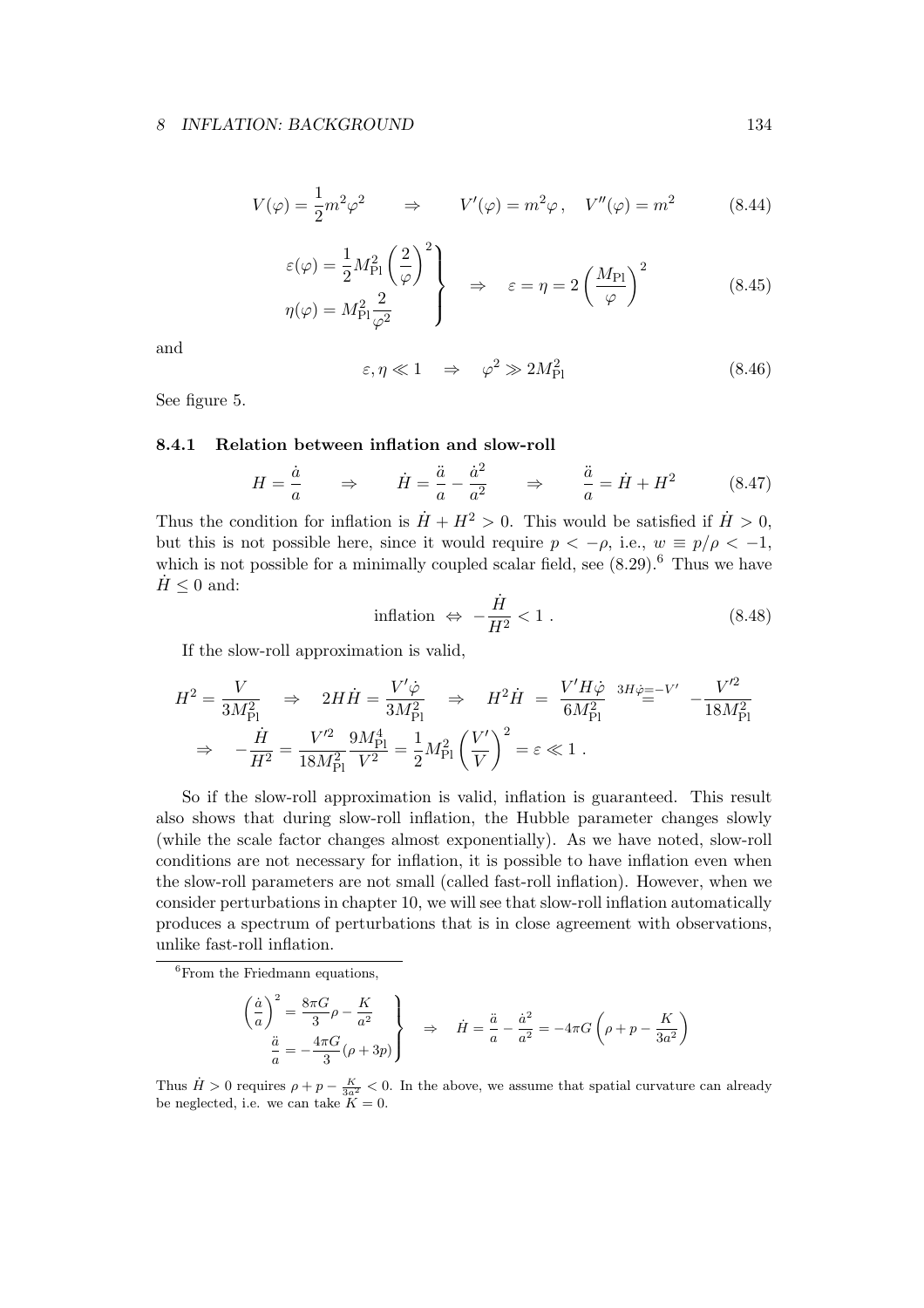

Figure 6: Potential for (a) large field and (b) small field inflation. For a typical small-field model, the entire range of  $\varphi$  shown is  $\ll M_{\rm Pl}$ .

## 8.5 Models of inflation

A scalar field model of inflation consists of the potential for the inflation and its couplings to other fields. In most models, couplings to other fields don't matter during inflation, and only the inflaton is dynamically important. However, these couplings usually come into play when inflation ends. Inflation can end because the slow-roll approximation is no longer valid, as the field has rolled down the potential. In this case inflation ends when either  $\varepsilon(\varphi)$  or  $|\eta(\varphi)|$  becomes of order unity. Another possibility is that inflation ends while the inflaton undergoes slow-roll, because other fields coupled to the inflaton become dynamically important and terminate inflation. An example of this is hybrid inflation, where there is an extra scalar field in addition to the inflaton. Inflation models can be divided into two classes:

- 1. Small field inflation:  $\Delta \varphi < M_{\text{Pl}}$  in the slow-roll section.
- 2. Large field inflation:  $\Delta \varphi > M_{\text{Pl}}$  in the slow-roll section.

Here  $\Delta\varphi$  is the change of  $\varphi$  during (the observationally relevant part of) inflation.

**Example:** Consider a simple potential of the form  $V(\varphi) = A\varphi^n$ . This is a large field model, since  $V'/V = n/\varphi \implies$  $\mathcal{C}/V = n/\varphi \Rightarrow \varepsilon \ll 1$  requires  $\varphi^2 \gg \frac{1}{2} n^2 M_{\text{Pl}}^2$ .

See figure 6 for typical shapes of potentials of large field and small field models.

## 8.5.1 An exact solution

Usually the slow-roll approximation is sufficient. In single-field models it fails near the end of inflation, but this is usually not a large correction. It is also much easier to solve the slow-roll equations, (8.39) and (8.40), than the full equations, (8.33) and (8.36). However, it is illustrative to consider and exact solution to the full equations. For some special cases, exact analytical solutions exist. One example is power-law inflation, where the potential is

$$
V(\varphi) = V_0 \exp\left(-\sqrt{\frac{2}{p}} \frac{\varphi}{M_{\text{Pl}}}\right), \qquad p > 1,\tag{8.49}
$$

where  $V_0$  and  $p$  are constants.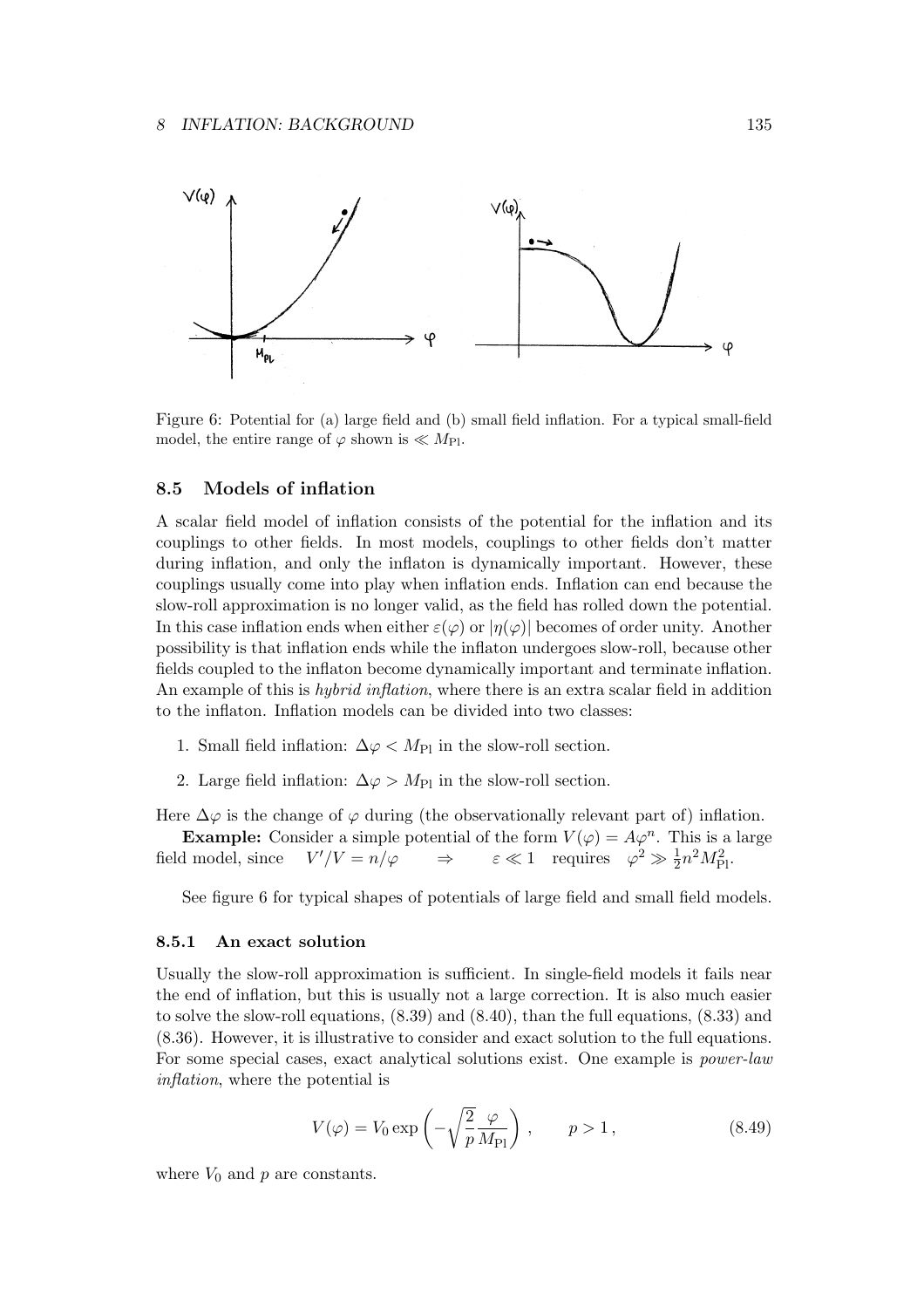

Figure 7: After inflation, the inflaton field is left oscillating at the bottom.

An exact solution for the full equations, (8.33) and (8.36), is

$$
a(t) = a_0 t^p \tag{8.50}
$$

$$
\varphi(t) = \sqrt{2p} M_{\rm Pl} \ln \left( \sqrt{\frac{V_0}{p(3p-1)}} \frac{t}{M_{\rm Pl}} \right) \,. \tag{8.51}
$$

The slow-roll parameters for this model are

$$
\varepsilon = \frac{1}{2}\eta = \frac{1}{p},\tag{8.52}
$$

independent of  $\varphi$ . In this model inflation never ends unless other physics intervenes.

## 8.6 Reheating

During slow-roll inflation, practically all energy density in the universe is in the inflaton potential  $V(\varphi)$ . As inflation ends, this energy is transferred in the reheating process to a thermal bath of particles produced in the reheating. Thus reheating creates, from  $V(\varphi)$ , all the stuff there is in the later universe. The conversion of the inflaton energy density into a thermal gas of particles does not affect the spectrum of density perturbations in single field models of inflation (at least on superhorizon scales; see section 8.7 below). (It does change the relationship between the relation of  $\varphi_k$  and  $k/H_0$  given in (8.62), i.e. the amount that the perturbations are stretched between the end of inflation and today.) The main constraint on reheating is that the reheating temperature must be above 1 MeV, but sufficiently low so as not to produce unwanted relics – where "sufficiently" depends on the theory under consideration. For typical supersymmetric theories the constraint on the reheating temperature is  $T_{\rm reh} \lesssim 10^7$  GeV.

### 8.6.1 Scalar field oscillations

After inflation, the inflaton field  $\varphi$  begins to oscillate at the bottom of the potential  $V(\varphi)$ , see figure 7. The inflaton field is still homogeneous,  $\varphi(t, \vec{x}) = \varphi(t)$ , so it oscillates in the same phase everywhere (the oscillation is coherent). The oscillation period soon becomes much shorter than the expansion time scale  $H^{-1}$ .

Assume the potential can be approximated as  $V(\varphi) = \frac{1}{2}m^2\varphi^2$  near the minimum of  $V(\varphi)$ , where the amplitude of  $\varphi$  is small. The equation of motion is then

$$
\ddot{\varphi} + 3H\dot{\varphi} = -m^2\varphi . \qquad (8.53)
$$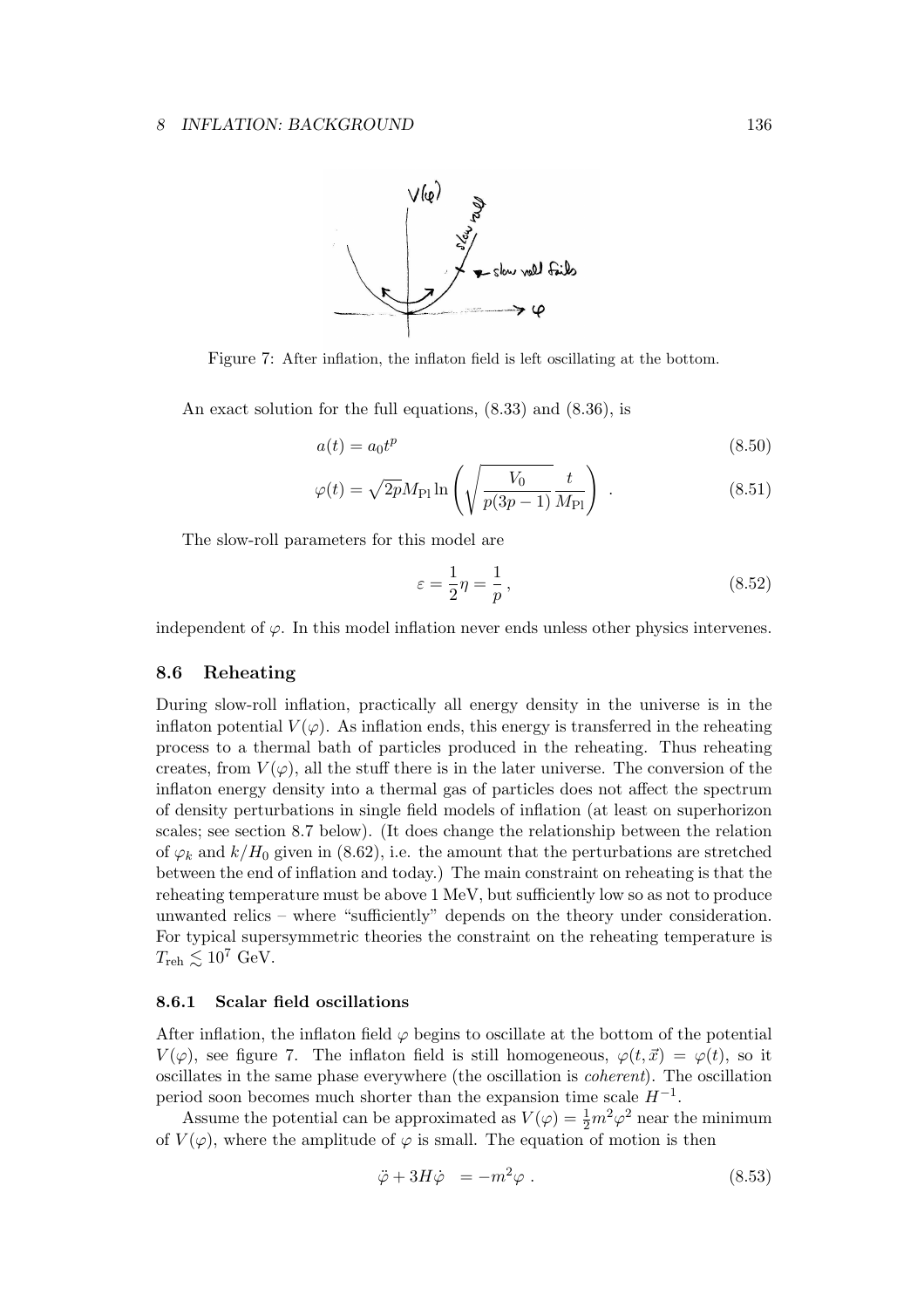

Figure 8: The time evolution of  $\varphi$  as inflation ends.

In the limit  $m \gg H$ , we can neglect the friction term, and the field undergoes oscillations with frequency  $m$ . We can write the energy continuity equation as

$$
\dot{\rho} + 3H\rho = -3Hp = -\frac{3}{2}H\left(m^2\varphi^2 - \dot{\varphi}^2\right) . \tag{8.54}
$$

The oscillating factor on the right hand side averages to zero over one oscillation period (in the limit where the period is  $\ll H^{-1}$ ), so on average the energy density goes like  $\rho \propto a^{-3}$ , just like in a matter-dominated universe. The fall in the energy density shows as a decrease of the oscillation amplitude, see figure 8.

#### 8.6.2 Inflaton decay

When the inflaton field is oscillating around the minimum of the potential, the energy stored in the inflaton field is transferred into particles, both by decay into quanta of the inflaton field, which subsequently decay, and direct decay into other fields via coupling between them and the inflaton. There can be tension between achieving efficient reheating and having a long period of inflation. To have a long duration of inflation, the inflaton field must be weakly coupled, but couplings to other degrees of freedom are required for reheating<sup>7</sup> .

If the decay is slow, inflaton energy density satisfies the equation

$$
\dot{\rho}_{\varphi} + 3H\rho_{\varphi} = -\Gamma_{\varphi}\rho_{\varphi} ,\qquad (8.55)
$$

where  $\Gamma_{\varphi} = 1/\tau_{\varphi}$ , the *decay width*, is the inverse of the inflaton decay time  $\tau_{\varphi}$ , and the term  $-\Gamma_{\varphi}\rho_{\varphi}$  represents energy transfer to other particles.

If the inflaton can decay into bosons, the decay may be very rapid, involving a mechanism called parametric resonance. The produced particles are far from thermal equilibrium (only certain bands in momentum space become populated, and their occupation numbers are huge). In realistic models of inflation, the inflaton can decay via a mixture of different decay methods. The process by which the inflaton transfers its energy into particles is called preheating and the thermalisation of the gas of particles is called reheating. However, terminology varies, and often the term reheating is used to refer just to the energy transfer, even if the final state is not in thermal equilibrium.

<sup>&</sup>lt;sup>7</sup>In fact, if the scale of inflation is sufficiently high, it is possible to reheat without any couplings between the inflaton and the Standard Model degrees of freedom by producing particles gravitationally out of the vacuum. This is called gravitational reheating, and it is one of the many delicacies of inflation we will not have time to sample!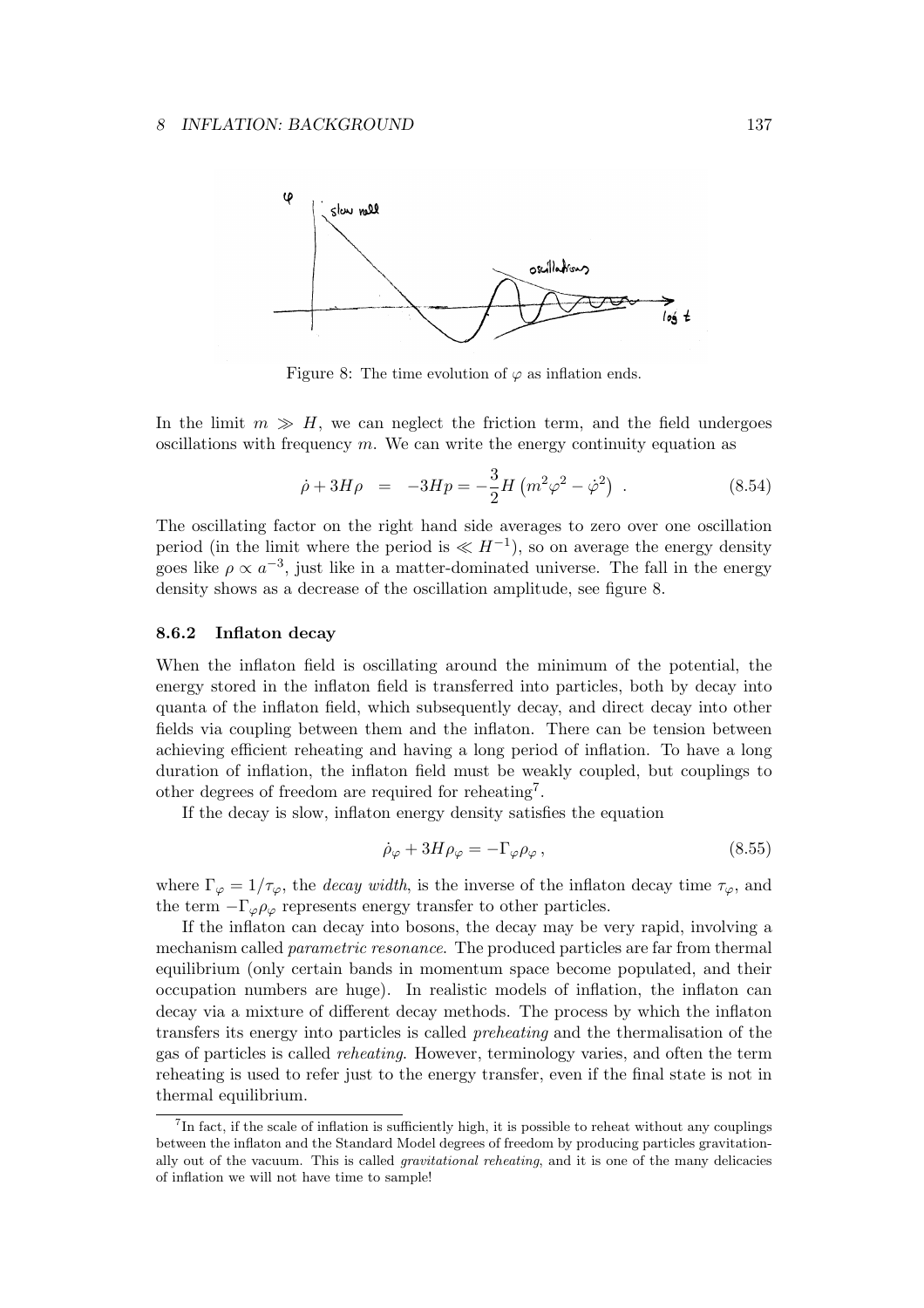

Figure 9: Remaining number of e-foldings  $N(t)$  as a function of time.

## 8.6.3 Thermalisation

The particles produced from the inflaton will interact, create other particles through particle reactions, and the resulting soup will eventually reach thermal equilibrium with some temperature  $T_{\text{reh}}$ . This *reheating temperature* is determined by the energy density  $\rho_{\text{reh}}$  at the end of the reheating epoch:

$$
\rho_{\rm reh} = \frac{\pi^2}{30} g_*(T_{\rm reh}) T_{\rm reh}^4.
$$
\n(8.56)

Necessarily  $\rho_{\text{reh}} < \rho_{\text{end}}$  (end = end of inflation). If reheating takes a long time, we may have  $\rho_{\text{reh}} \ll \rho_{\text{end}}$ . The evolution of the gas of particles into a thermal state can be quite involved, and it has been studied in various models. Usually it is just assumed that it happens eventually, since the particles are able to interact. However, it is possible that some particles (such as gravitinos) never reach thermal equilibrium, since their interactions are too weak. In any case, as long as the momenta of the particles are much higher than their masses, the energy density of the universe behaves like radiation, regardless of the momentum space distribution. So the background expansion rate is the same. After thermalisation of at least the baryons, photons and neutrinos is complete, the standard Hot Big Bang era begins.

## 8.7 Scales of inflation

#### 8.7.1 Amount of inflation

During inflation, the scale factor  $a(t)$  grows by a huge factor. We define the *number* of e-foldings from time t to end of inflation  $t_{\text{end}}$ 

$$
N(t) \equiv \ln \frac{a(t_{\text{end}})}{a(t)} . \tag{8.57}
$$

See figure 9. We can calculate  $N(t) \equiv N(\varphi(t)) \equiv N(\varphi)$  from the shape of the potential  $V(\varphi)$  and the value of  $\varphi$  at time t:

$$
N(\varphi) = \ln \frac{a(t_{\text{end}})}{a(t)} = \int_{t}^{t_{\text{end}}} H(t)dt = \int_{\varphi}^{\varphi_{\text{end}}} \frac{H}{\dot{\varphi}} d\varphi \stackrel{\text{slow roll}}{\approx} \boxed{\frac{1}{M_{\text{Pl}}^2} \int_{\varphi_{\text{end}}}^{\varphi} \frac{V}{V'} d\varphi},\tag{8.58}
$$

where we have used  $\frac{da}{a} = d \ln a = H dt = H \frac{d\varphi}{\dot{\varphi}}$  $\frac{\imath \varphi}{\varphi}.$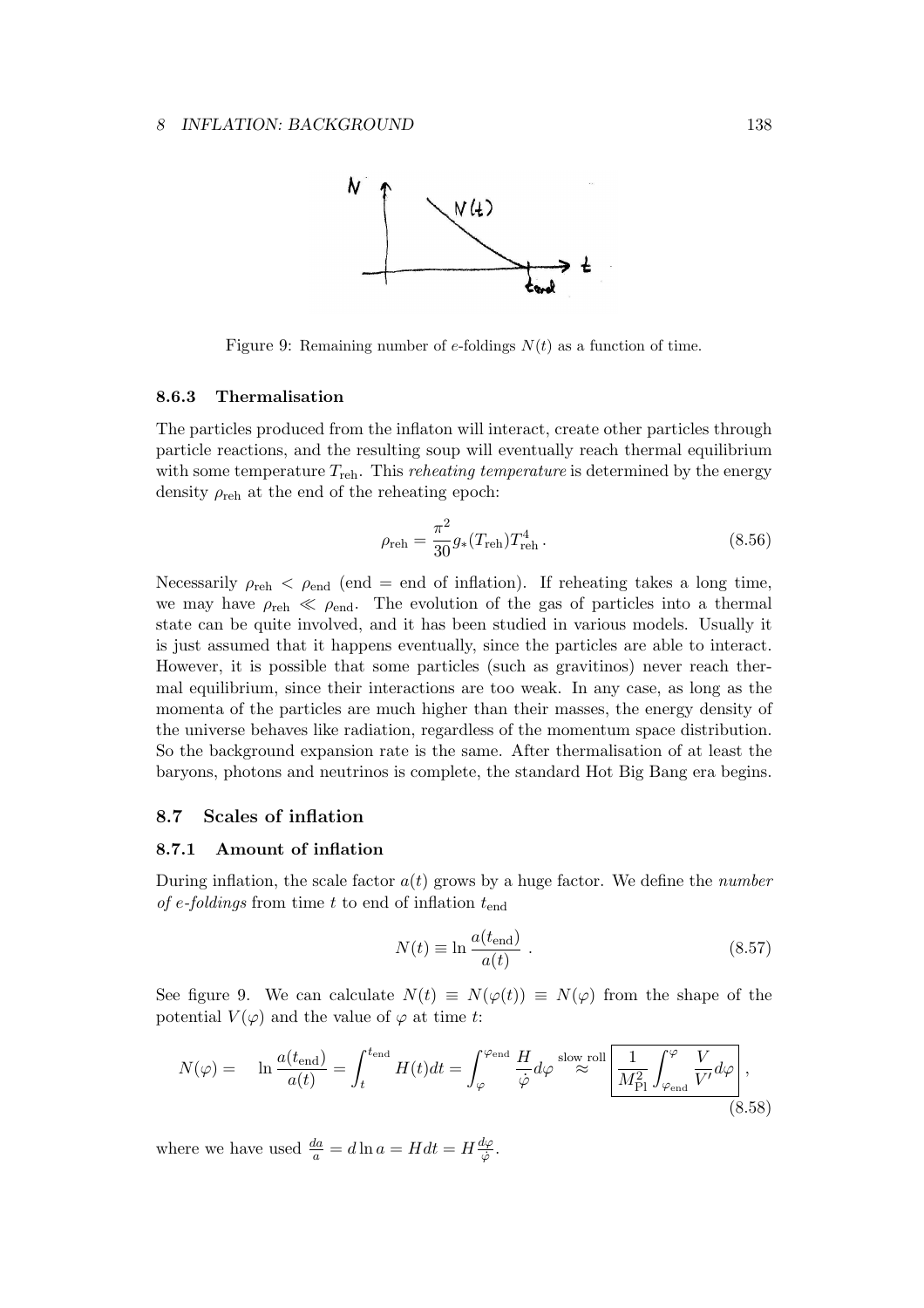### 8.7.2 Evolution of scales

When discussing the evolution of density perturbations and formation of structures in the universe (to which we will get later), we will be interested in the history of each comoving distance scale, or each comoving wave number k (from Fourier expansion in comoving coordinates).

$$
k = \frac{2\pi}{\lambda} , \qquad k^{-1} = \frac{\lambda}{2\pi}
$$

An important question is whether a distance scale is larger or smaller than the Hubble length at a given time. A scale is said to be

- superhorizon, when  $k < aH \quad (k^{-1} > (aH)^{-1})$
- at horizon (exiting or entering horizon), when  $k = aH$
- subhorizon, when  $k > aH \quad (k^{-1} < (aH)^{-1})$ .

Note that *large* length scales (large  $k^{-1}$ ) correspond to *small* k, and *vice versa*, although we often talk about "scale  $k$ ". This can easily cause confusion, so be careful with wording! Notice also that we are here using the word "horizon" to refer to the Hubble length: more correct terminology would be "sub-Hubble" and "super-Hubble"<sup>8</sup>. Recall that  $(aH)^{-1}$  shrinks during inflation, and grows during all other eras. See figures 10 and 11.

We shall later find that the amplitude of primordial density perturbations on a given comoving scale freezes as this scale exits the horizon during inflation. The largest observable scales are of the size of the horizon today. (Since the universe has recently began accelerating again, these scales have just barely entered, and are now exiting again.)

To identify the distance scales during inflation with the corresponding distance scales in the present universe, we need a complete history from inflation to the present. We divide it into the following periods:

- 1. From the time the scale  $k$  of interest exits the horizon during inflation to the end of inflation  $(t_k$  to  $t_{end})$ .
- 2. From the end of inflation to the time when thermal equilibrium at high temperature (Hot Big Bang conditions) is achieved, i.e. reheating. We assume that the universe behaves as if matter-dominated,  $\rho \propto a^{-3}$ , during this period, as discussed in section 8.6.1 ( $t_{\text{end}}$  to  $t_{\text{reh}}$ ).
- 3. From reheating to matter-radiation equality (the radiation era,  $\rho \propto a^{-4}$ ) ( $t_{\rm reh}$ ) to  $t_{eq}$ ).
- 4. The matter era,  $\rho \propto a^{-3}$  from  $t_{\text{eq}}$  to  $t_0$ .

<sup>&</sup>lt;sup>8</sup>As discussed in the first part of the course, there are (at least) three different usages for the word "horizon":

<sup>1.</sup> particle horizon

<sup>2.</sup> event horizon

<sup>3.</sup> Hubble length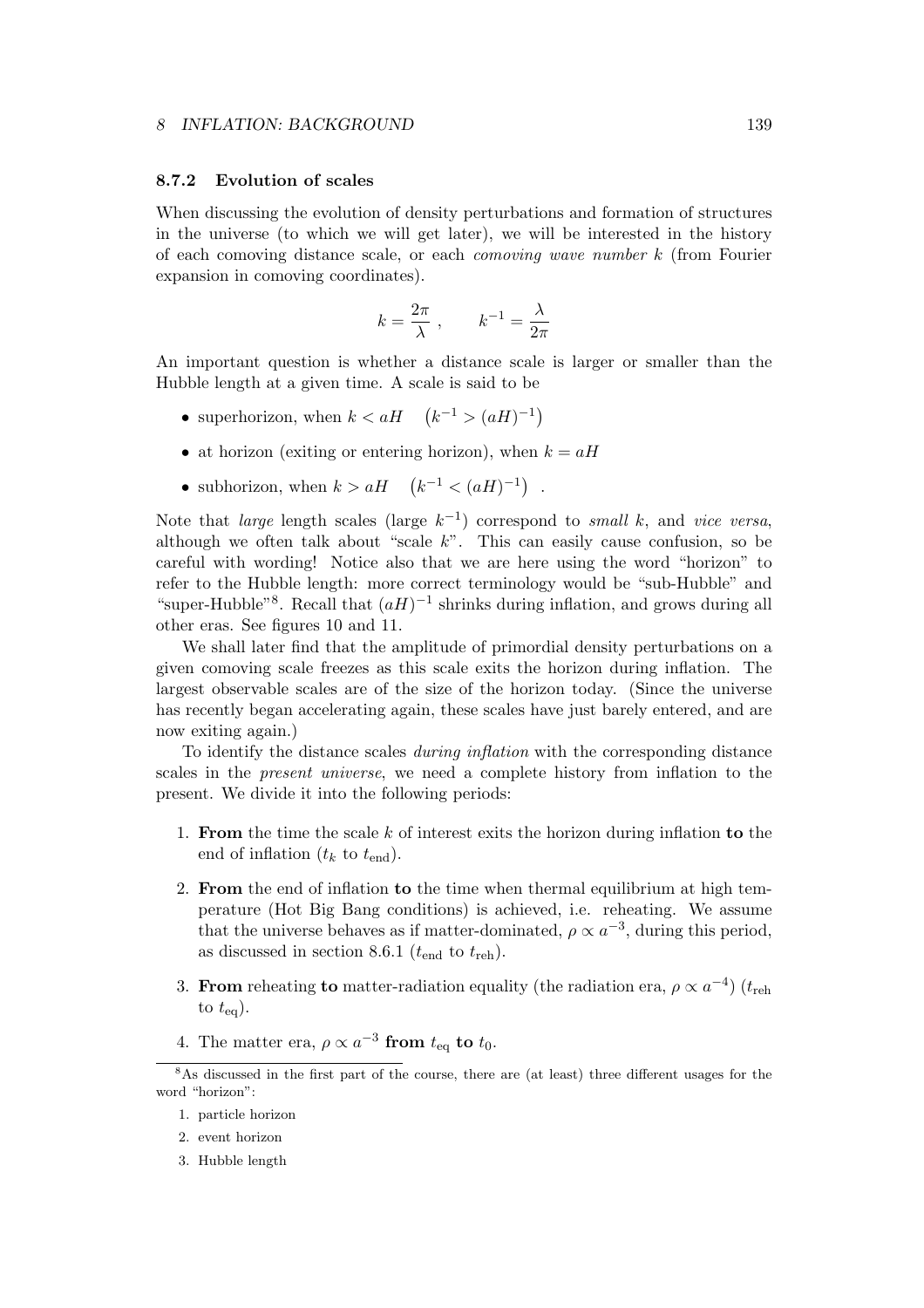

Figure 10: The evolution of the Hubble length, and two scales,  $k_1^{-1}$  and  $k_2^{-1}$ , seen in comoving coordinates.



Figure 11: The evolution of the Hubble length, and the scale  $k^{-1}$  seen in terms of physical distance.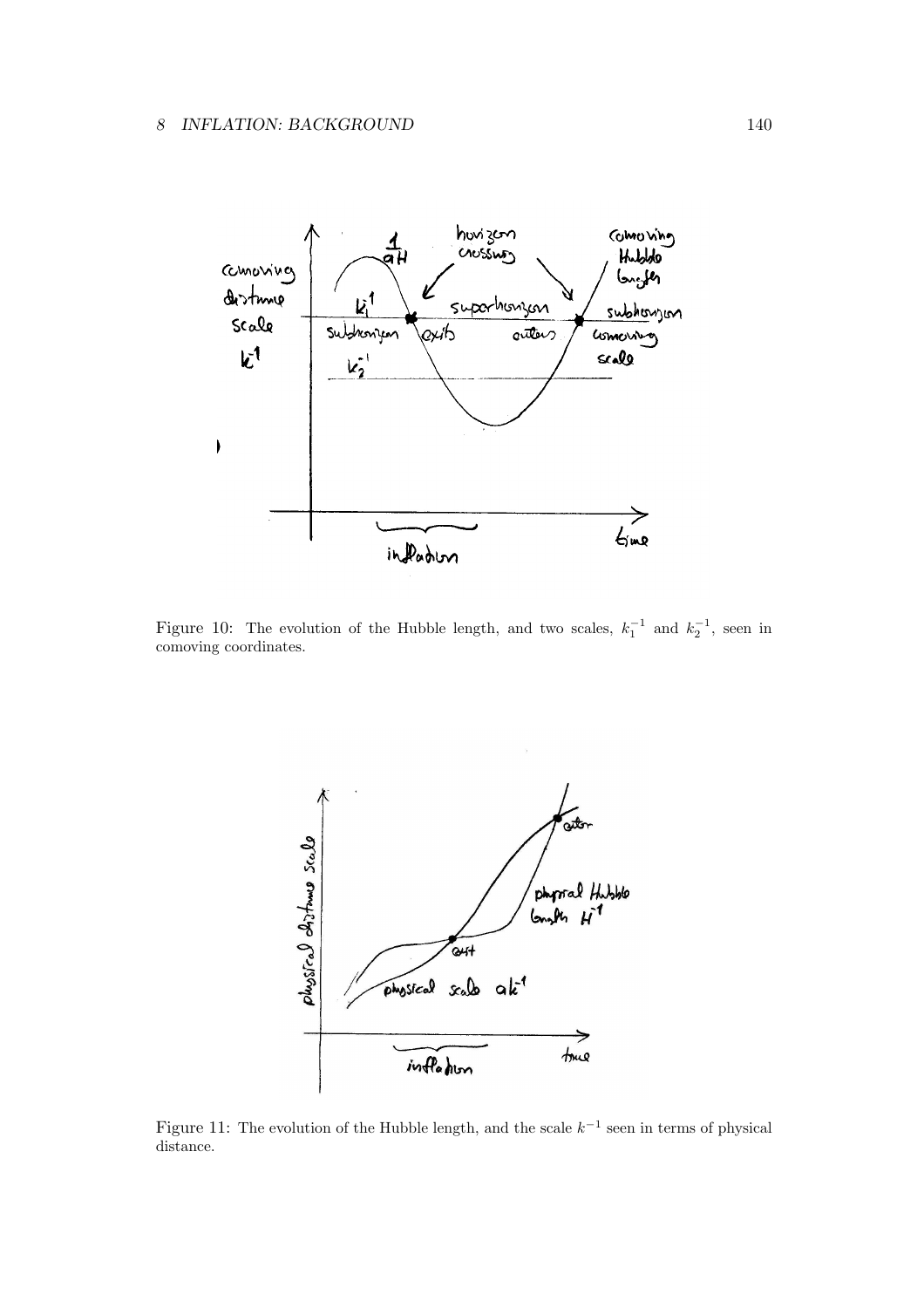Consider a scale k that exits at  $t = t_k$ , when  $a = a_k$  and  $H = H_k$ 

$$
\Rightarrow k = (aH)_k = a_k H_k.
$$

To find out how large this scale is today, we relate it to the present "horizon", i.e., the Hubble scale (for clarity, we insert  $a_0$  here, even though we have chosen it to be equal to unity):

$$
\frac{k}{a_0 H_0} = \frac{a_k H_k}{a_0 H_0}
$$
\n
$$
= \frac{a_k}{a_{end}} \frac{a_{end}}{a_{\text{reh}}} \frac{a_{\text{reh}}}{a_0 H_0}
$$
\n
$$
= e^{-N(k)} \left(\frac{\rho_{\text{end}}}{\rho_{\text{reh}}}\right)^{-\frac{1}{3}} \left(\frac{\rho_{\text{reh}}}{\rho_{r0}}\right)^{-\frac{1}{4}} \left(\frac{V_k}{\rho_{c0}}\right)^{\frac{1}{2}},
$$
\n(8.59)

where we have used the relation  $\frac{a_k}{a_{\text{end}}} = e^{-N(k)}$ , where  $N(k)$  is the number of efoldings until the end of inflation after the scale  $k$  exits the horizon. We have also taken into account that from the end of inflation until reheating we have approximately  $\rho \propto a^{-3}$  and that from reheating until today the radiation component evolves like  $\rho \propto a^{-4}$ . This is slightly inaccurate, since  $\rho_r \propto a^{-4}$  does not take into account the change in g∗. However, the approximation is good enough for us here, as the error will only enter logarithmically in the number of e-foldings<sup>9</sup>. (We assume that almost all energy density goes into particles with masses smaller than the reheating temperature.) Finally, we have used  $H \propto \sqrt{\rho}$ , which follows from the Friedmann equation, and noted that during slow-roll inflation  $\rho_k \approx V_k$ , where the subscript k again refers to the time when the mode with wavenumber  $k$  exits the horizon.

We can rewrite (8.59) as

$$
\frac{k}{a_0 H_0} = e^{-N(k)} \frac{10^{16} \text{ GeV} \rho_{r0}^{\frac{1}{4}}}{\rho_{c0}^{\frac{1}{2}}} \frac{V_k^{\frac{1}{4}}}{10^{16} \text{ GeV}} \left(\frac{V_k}{V_{\text{end}}}\right)^{\frac{1}{4}} \left(\frac{\rho_{\text{reh}}}{V_{\text{end}}}\right)^{\frac{1}{12}}, \quad (8.61)
$$

where we have inserted the comparison scale  $10^{16}$  GeV, taken into account that  $\rho_{\text{end}} \approx V_{\text{end}}$  (if inflation ends due to the slow-roll approximation being violated, this

$$
g_{*s}a^3T^3 = \text{const.} \quad \Rightarrow \quad \frac{a_{\text{reh}}}{a_0} = \left[\frac{g_{*s}(T_0)}{g_{*s}(T_{\text{reh}})}\right]^{\frac{1}{3}} \frac{T_0}{T_{\text{reh}}} \tag{8.60}
$$

We approximated this with

$$
\left(\frac{\rho_{r0}}{\rho_{\mathrm{reh}}}\right)^{\frac{1}{4}} = \left[\frac{g_*(T_0)}{g_*(T_{\mathrm{reh}})}\right]^{\frac{1}{4}} \frac{T_0}{T_{\mathrm{reh}}}
$$

Taking  $g_{\ast s}(T_{\rm reh}) = g_{\ast}(T_{\rm reh}) \sim 100$ , the ratio of these two becomes

$$
\frac{g_{\ast s}(T_0)^{\frac{1}{3}}}{g_{\ast}(T_0)^{\frac{1}{4}}g_{\ast}(T_{\rm reh})^{\frac{1}{12}}} \approx \frac{3.909^{\frac{1}{3}}}{3.363^{\frac{1}{4}}100^{\frac{1}{12}}}=0.79 \sim 1.
$$

Note that  $a \propto \rho_r^{-1/4}$  is a better approximation than  $a \propto T^{-1}$ , since these two differ by

$$
\left[\frac{g_*(T_{\rm reh})}{g_*(T_0)}\right]^{\frac{1}{4}} \sim \left(\frac{100}{3.363}\right)^{\frac{1}{4}} \sim 2.33.
$$

<sup>&</sup>lt;sup>9</sup>Accurately this would go as: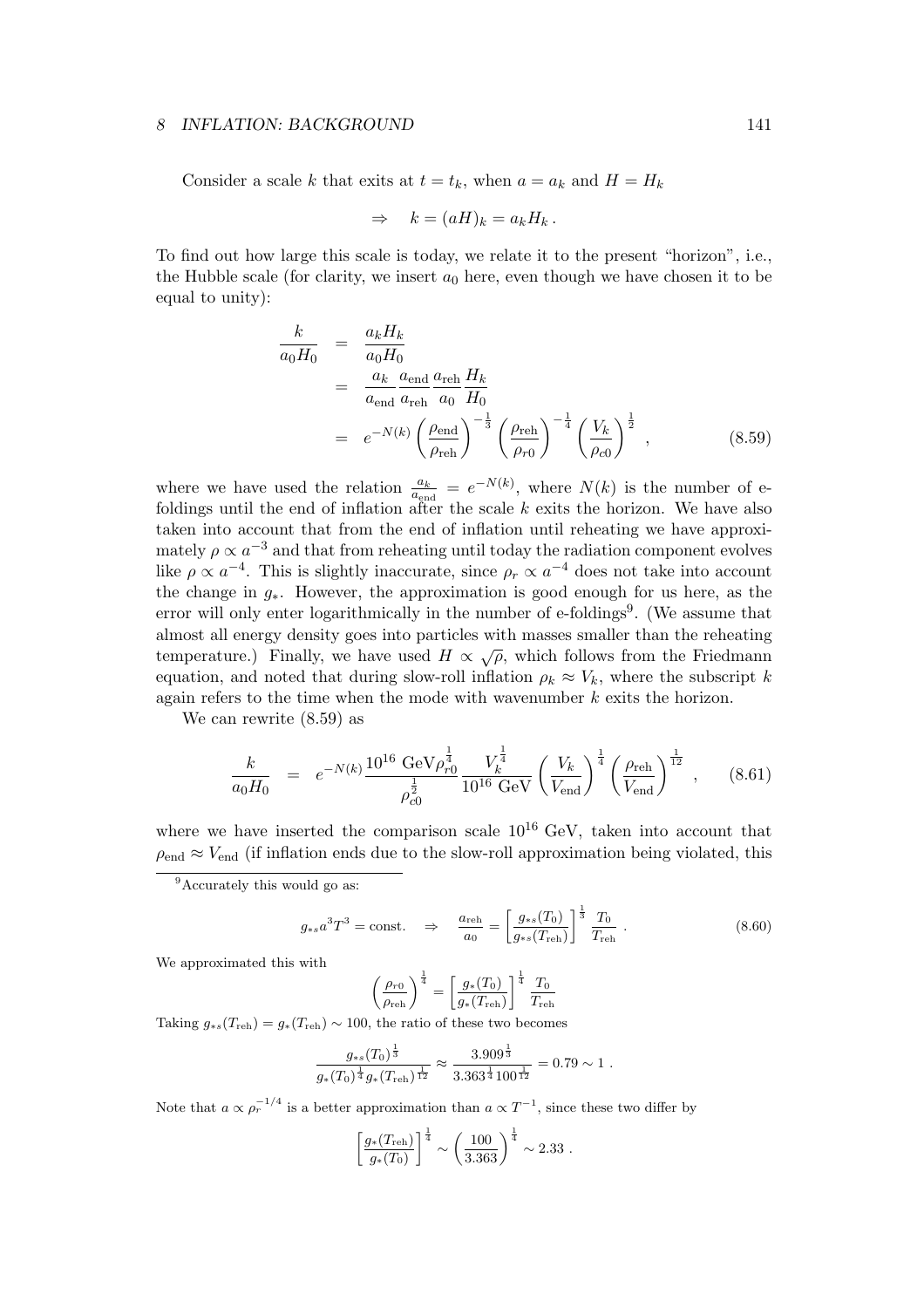will only be true up to factors of order unity, which we neglect) and rearranged some of the terms. We don't know the energy scale of inflation, but there is an upper limit of approximately  $10^{16}$  GeV from the lack of observation of primordial gravity waves, whose amplitude provides a measure of the inflationary energy scale. Inserting the values  $\rho_{r0} = 4.18 \times 10^{-5} h^{-2} \rho_{c0}$  (assuming massless neutrinos) and  $\rho_{c0}^{1/4} = (\sqrt{3}H_0M_{\rm Pl})^{1/2} \approx 3.0 \times 10^{-12}h^{1/2}$  GeV, and taking  $h = 0.7$ , we obtain for the number of e-folds

$$
N(\varphi_k) = -\ln \frac{k}{a_0 H_0} + 61 - \frac{1}{3} \ln \frac{V_{\text{end}}^{1/4}}{\rho_{\text{reh}}^{1/4}} + \ln \frac{V_k^{1/4}}{V_{\text{end}}^{1/4}} - \ln \frac{10^{16} \text{ GeV}}{V_k^{1/4}}, \qquad (8.62)
$$

where  $\varphi_k \equiv \varphi(t_k)$ . The terms have been arranged such that the quantities in the logarithms are bigger than unity. The second term depends on the efficiency of reheating: if all of the inflaton potential energy is converted into radiation degrees of freedom instantaneously, it is zero. The third term is expected to be small, since the potential varies slowly during slow-roll: the dependence on  $k$  in the first term is expected to dominate. The last factor can however be large if the inflation scale is much lower than  $10^{16}$  GeV. For example, inflation at the TeV scale would give  $-30$ .

For any given present scale, given as a fraction of the present Hubble distance<sup>10</sup>, (8.62) identifies the value  $\varphi_k$  the inflaton had, when this scale exited the horizon during inflation. The last three terms give the dependence on the energy scales connected with inflation and reheating. In typical inflation models, they are relatively small. Usually, the precise value of  $N$  is not that important; we are more interested in the derivative  $dN/dk$ , or rather  $d\varphi_k/dk$ .

Anyway, we see that typically (for high scale inflation) about 60 e-foldings of inflation occur after the largest observable scales exit the horizon. There is no similar constraint on the number of e-folds before these scales exited the horizon, and the number varies from a few to  $10^8$  (or more) between different models.

**Exercise:** Assume that at the beginning of inflation we have  $|\Omega_K| = 0.1$ . a) Calculate, as a function of the reheating temperature  $T_{\text{reh}}$ , how many e-folds of inflation are required to reduce present-day spatial curvature to  $|\Omega_{K0}| < 10^{-2}$ . (Assume  $h = 0.7$  and that neutrinos are massless.) Approximate that the expansion rate at the beginning of inflation is completely dominated by the inflaton, that the inflaton field value does not change during inflation and that reheating happens instantaneously. b) In which directions do the above approximations change the result? c) What is the number of e-folds for  $T_{\text{reh}} = 10^7 \text{ GeV}$ ?

#### 8.8 Before inflation

As we discussed earlier, inflation erases all memory of the initial conditions before inflation, and on the theoretical side we do not have a good theoretical understanding of what happened in that era. However, there are some ideas. During inflation, the universe is expanding and (in most models) the energy density is decreasing. We thus expect that the energy density is higher before inflation than during it or after it. Often it is assumed that inflation begins right at the Planck scale,  $\rho \sim M_{\text{Pl}}^4$ , which is the limit to how high energy densities we can extend our discussion, which is based

<sup>&</sup>lt;sup>10</sup>For example,  $k/H_0 = 10$  means that we are talking about a a scale corresponding to a wavelength  $\lambda$  such that  $\lambda/2\pi$  is one tenth of the Hubble distance.